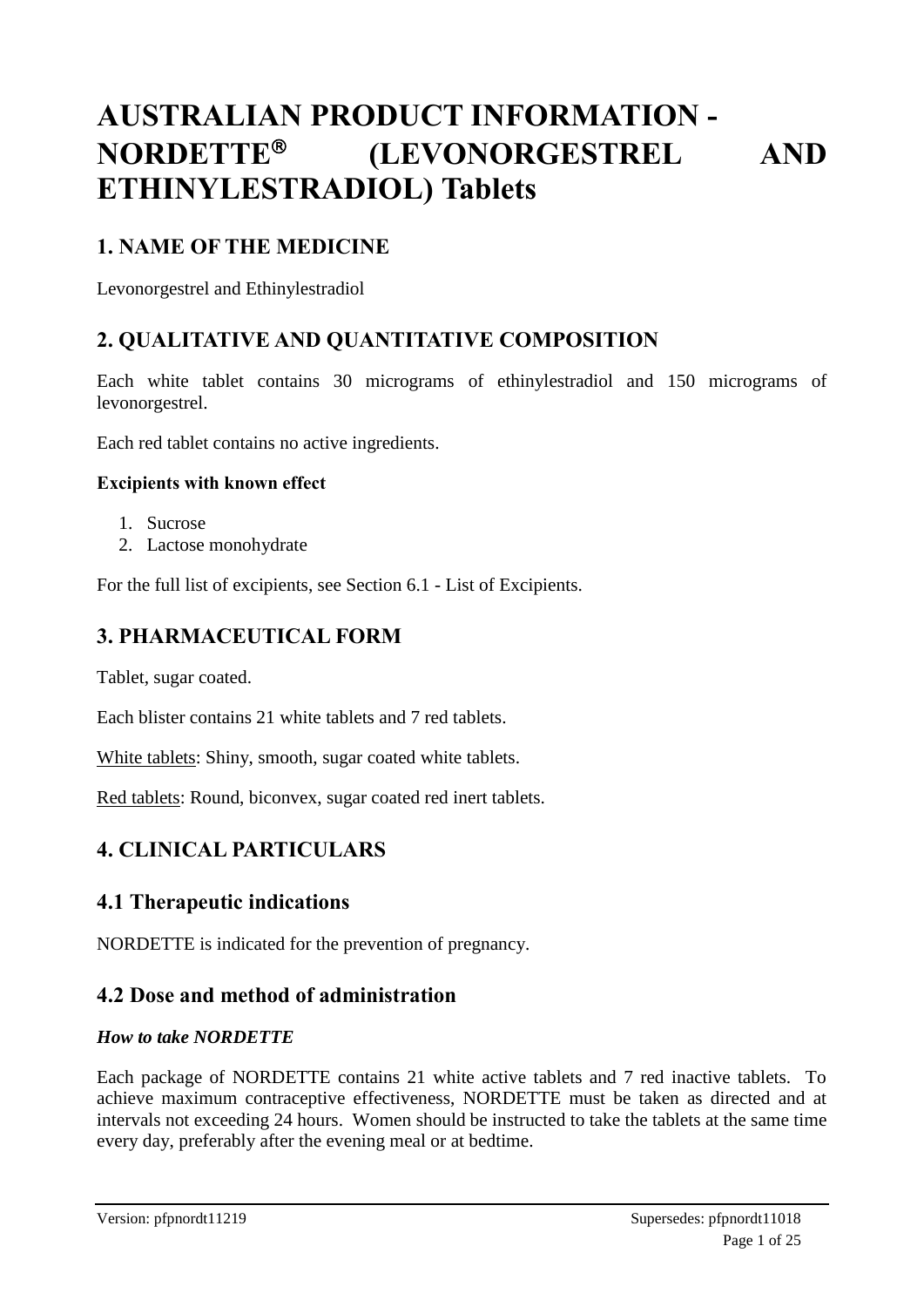#### *How to Start NORDETTE*

#### **No Preceding Hormonal Contraceptive Use (in the Past Month)**

On the first day of the menstrual cycle, i.e. the first day of bleeding, the woman will take the first white active tablet corresponding to that day of the week from the green shaded section of the NORDETTE package. Thereafter, one white active tablet is taken daily, following the arrows on the package, until all 21 white active tablets have been taken. The woman should then be instructed to take one red inactive tablet from the light shaded section of the NORDETTE pack daily for the next seven days following the arrows marked. Withdrawal bleeding should usually occur within 3 days after the last white active tablet is taken and may not have finished before the next pack is started.

During this first cycle, a non-hormonal back-up method of contraception (other than the rhythm or temperature methods) should be used until one white active tablet has been taken daily for 7 consecutive days. If the white active tablets are started after Day 5, it must be considered that ovulation and conception may have occurred before the tablets were started.

The next and all subsequent courses will begin on the day after the last package was completed, even if withdrawal bleeding has not occurred or is still in progress. Each course of NORDETTE is thus begun on the same day of the week as the first course, with a white active tablet from the green shaded section of the package. If withdrawal bleeding does not occur and NORDETTE has been taken according to directions, it is unlikely that the woman has conceived. She should be instructed to begin a second course of NORDETTE on the usual day. If bleeding does not occur at the end of this second cycle, NORDETTE should not be taken until diagnostic procedures to exclude the possibility of pregnancy have been performed.

If the patient has not adhered to the prescribed regimen (missed one or more tablets or started taking them on a day later than recommended), the probability of pregnancy should be considered at the time of the first missed period before NORDETTE is resumed.

#### **Changing from another Combined Oral Contraceptive**

Women changing from another combined oral contraceptive product should start NORDETTE on the day after the last active tablet of her previous combined oral contraceptive, by taking the first white active tablet corresponding to that day of the week from the green shaded section of the package. This will shorten the last cycle of the previous combined oral contraceptive, and may prevent or reduce withdrawal bleeding at the end of that cycle. The first cycle with NORDETTE may also be shorter.

During the first NORDETTE cycle, a non-hormonal back-up method of contraception (other than the rhythm or temperature methods) should be used until one white active tablet has been taken daily for 7 consecutive days.

If transient spotting or breakthrough bleeding occurs, the woman is instructed to continue the regimen since such bleeding is usually without significance. If the bleeding is persistent or prolonged, the woman is advised to consult her physician.

## **Changing from a Progestogen Only Method (Progestogen-Only Tablet, Injection, Implant)**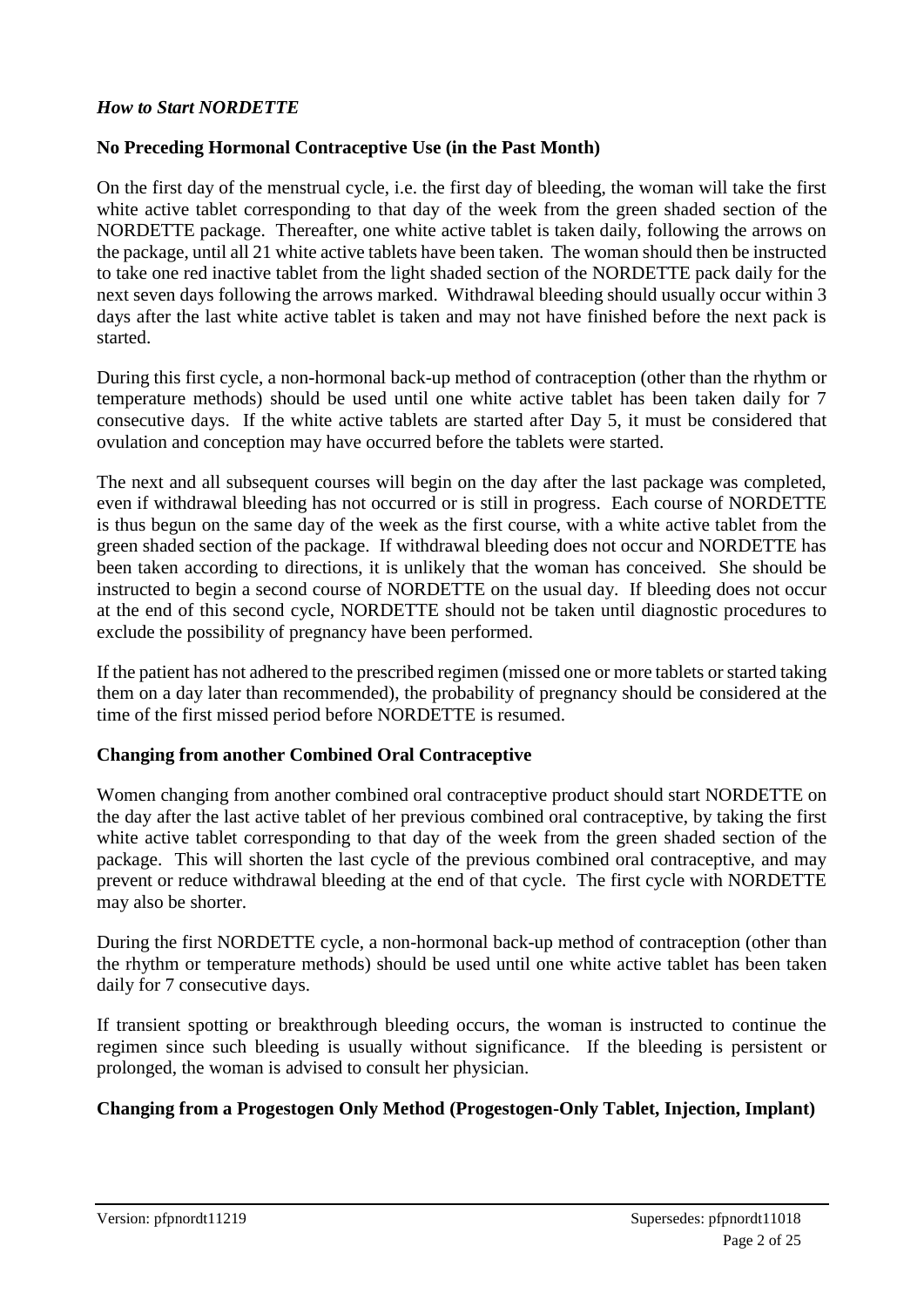Women may switch any day from the progestogen-only tablet and should begin NORDETTE the next day. She should start NORDETTE on the day of an implant removal or, if using an injection, the day the next injection would be due. In all these situations, women should be advised to use a non-hormonal back-up method of contraception (other than the rhythm or temperature methods) until one white active tablet has been taken daily for 7 consecutive days.

## **Following First-Trimester Abortion**

Women may start NORDETTE immediately. Additional contraceptive measures are not needed.

#### **Following Delivery or Second-Trimester Abortion**

Since the immediate post-partum period is associated with an increased risk of thromboembolism, combined oral contraceptives should be started no earlier than day 28 after delivery in the nonlactating mother or after second trimester abortion. Women should be advised to use a nonhormonal back-up method of contraception (other than the rhythm or temperature methods) until one white active tablet has been taken daily for 7 consecutive days. However, if intercourse has already occurred, pregnancy should be excluded before the actual start of combined oral contraceptive use or the woman must wait for her first menstrual period.

#### *Management of Missed Tablets*

Contraceptive efficacy may be reduced if active tablets are missed and particularly if the missed tablets extend the inactive tablet interval.

If one white active tablet is missed, but is less than 12 hours late, it should be taken as soon as it is remembered. Subsequent tablets should be taken at the usual time.

If one white active tablet is missed, and is more than 12 hours late, or if two white active tablets are missed, contraceptive protection may be reduced. The last missed tablet should be taken as soon as it is remembered, even if this means taking two tablets in one day. Subsequent tablets should be taken at the usual time. In addition, a non-hormonal back-up method of contraception (other than the rhythm or temperature methods) should be used until one white active tablet has been taken daily for 7 consecutive days.

If the 7 days where back up is required run beyond the last white active tablet in the current pack, the next pack must be started on the day following the intake of the last white active tablet in the current pack; all inactive (red) tablets should be discarded. This prevents an extended break in tablet taking of active tablets that may increase the risk of escape ovulation. The woman is unlikely to have a withdrawal bleed until the inactive-tablet interval of the second pack, but she may experience spotting or breakthrough bleeding on days when active tablets are taken. If the woman does not have a withdrawal bleed at the end of the second pack, the possibility of pregnancy must be ruled out before resuming tablet taking.

If the woman misses one or more inactive (red) tablets, she is still protected against pregnancy, provided she begins the white active tablets on the proper day.

If three consecutive white active tablets are missed, NORDETTE should be discontinued and the remainder of the package discarded. A new package should be started on the eighth day after the last tablet was taken. A non-hormonal back up method of contraception (other than the rhythm or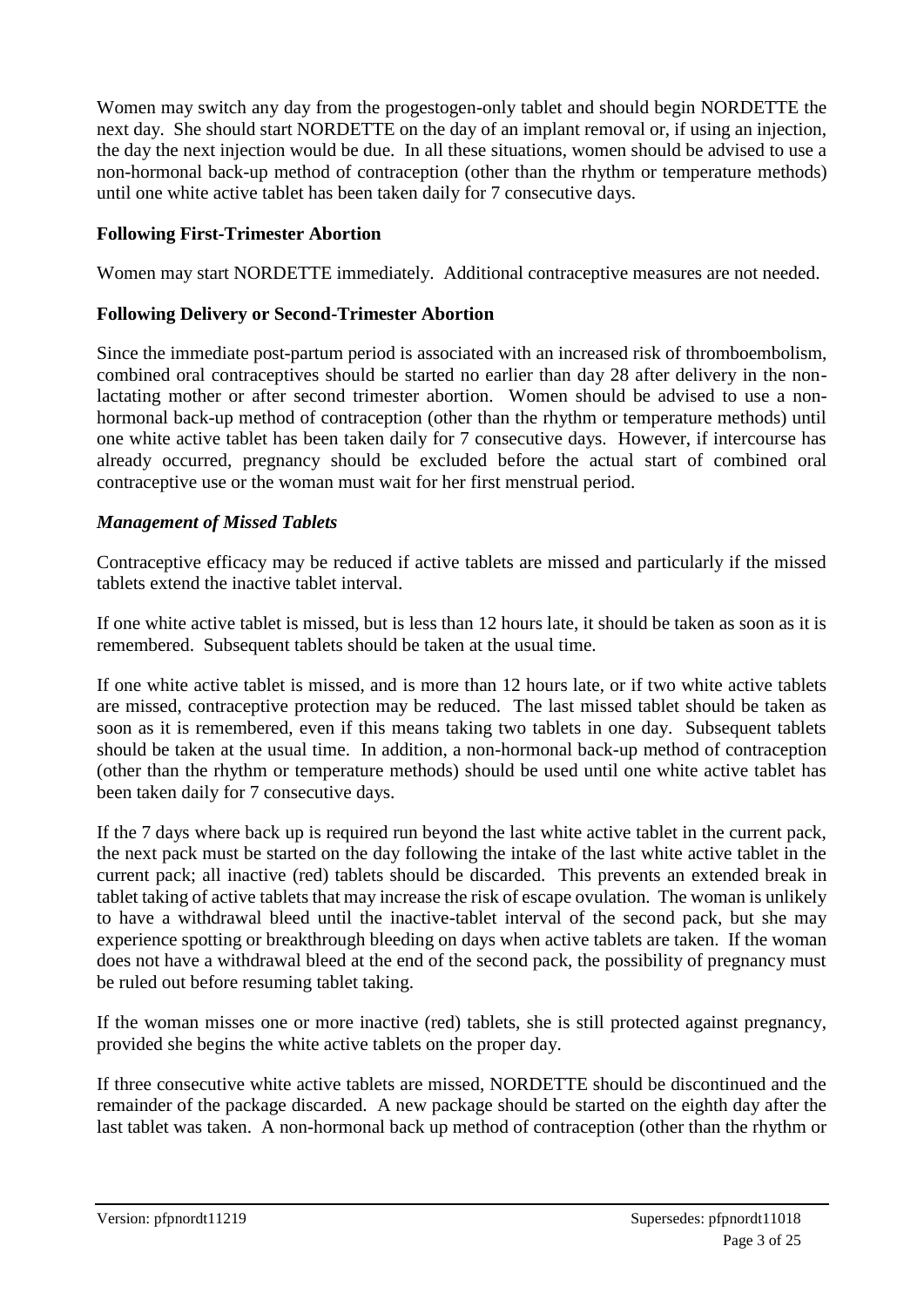temperature methods) should be used until one white active tablet has been taken daily for 7 consecutive days.

If withdrawal bleeding does not occur and NORDETTE has been taken according to directions, it is unlikely that the woman has conceived. She should be instructed to begin a second course of NORDETTE on the usual day. If bleeding does not occur at the end of this second cycle, NORDETTE should not be taken until diagnostic procedures to exclude the possibility of pregnancy have been performed.

If the patient has not adhered to the prescribed regimen (missed one or more tablets or started taking them on a day later than recommended), the probability of pregnancy should be considered at the time of the first missed period before NORDETTE is resumed.

#### *Vomiting or Diarrhoea*

If vomiting occurs within 4 hours after tablet taking, absorption may not be complete. In such an event, the advice concerning Management of Missed Tablets is applicable. The woman must take the extra active tablet(s) needed from a backup pack. Diarrhoea may increase gastrointestinal motility and reduce hormone absorption.

## **4.3 Contraindications**

NORDETTE should not be used in the presence of any of the conditions listed below. Should any of the conditions appear for the first time during NORDETTE use, the product should be stopped immediately.

- Presence or risk of venous thromboembolism (VTE) (see Section 4.4 Special Warnings and Precautions for Use);
	- A history of or current deep vein thrombosis, or thromboembolic disorders;
	- Known hereditary or acquired predisposition for venous thromboembolism, such as APCresistance (including Factor V Leiden), antithrombin-III-deficiency, protein C deficiency, protein S deficiency;
	- Major surgery with prolonged immobilisation;
	- A high risk of venous thromboembolism due to the presence of multiple risk factors.
- Presence or risk of arterial thromboembolism (ATE) (see Section 4.4, Special Warnings and Precautions for Use);
	- Current or history of ATE (e.g. myocardial infarction or stroke) or prodromal condition (e.g. angina pectoris or transient ischaemic attack [TIA]) or thrombogenic valvulopathies or thrombogenic rhythm disorders;
	- Known hereditary or acquired predisposition for arterial thromboembolism, such as hyperhomocysteinaemia and antiphospholipid-antibodies (e.g. anticardiolipin-antibodies and lupus anticoagulant);
	- Headaches with focal neurological symptoms (such as aura) including hemiplegic migraine;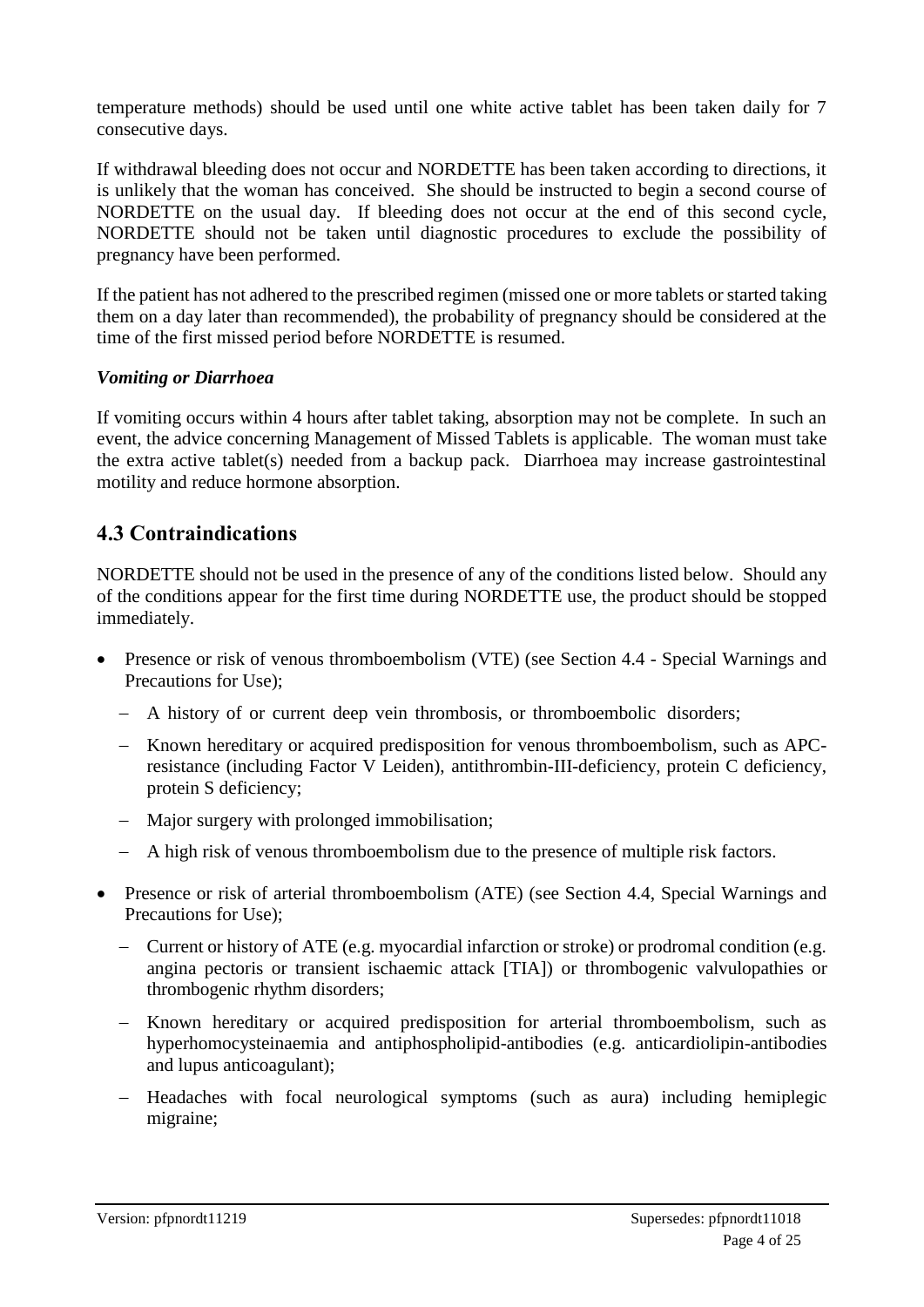- A high risk of arterial thromboembolism due to multiple risk factors or to the presence of one serious risk factor such as:
	- Diabetes mellitus with vascular involvement;
	- Uncontrolled hypertension;
	- Severe dyslipoproteinaemia:
	- Sickle cell anaemia.
- Pancreatitis or a history thereof if associated with severe hypertriglyceridemia;
- Presence or history of active hepatic disease as long as liver function values have not returned to normal;
- Presence or history of liver tumours (benign or malignant);
- Known or suspected sex steroid-influenced malignancies (e.g. of the genital organs or the breasts);
- Undiagnosed vaginal bleeding;
- Known or suspected pregnancy;
- Combined oral contraceptives (COCs) are contraindicated for concomitant use with certain anti-viral hepatitis C virus (HCV) medicinal products such as ombitasvir, paritaprevir, ritonavir and dasabuvir (see Section 4.4 - Special Warnings and Precautions for Use, **Hepatic Neoplasia/Liver Disease/Hepatitis C** and Section 4.5 - Interactions with Other Medicines and Other Forms of Interactions);
- Hypersensitivity to any of the ingredients contained in NORDETTE.

## **4.4 Special warnings and precautions for use**

In the absence of the above contraindications, if any of the conditions/risk factors mentioned below are present, the benefits of NORDETTE should be weighed against the possible risks for each individual woman and discussed with the woman before she decides to start taking it. In the event of aggravation, exacerbation or first appearance of any of these conditions or risk factors, the woman should contact her doctor. The doctor should then decide whether NORDETTE should be discontinued.

## *Circulatory Disorders*

Epidemiological studies have suggested an association between the use of COCs containing ethinylestradiol and an increased risk of venous and arterial thrombotic and thromboembolic events, such as myocardial infarction, stroke, deep venous thrombosis, and pulmonary embolism. These events occur rarely in average-risk women.

For any particular estrogen/progestogen combination, the dosage regimen prescribed should be one which contains the least amount of estrogen and progestogen that is compatible with a low failure rate and the needs of the individual patient.

## *Venous Thrombosis and Thromboembolism*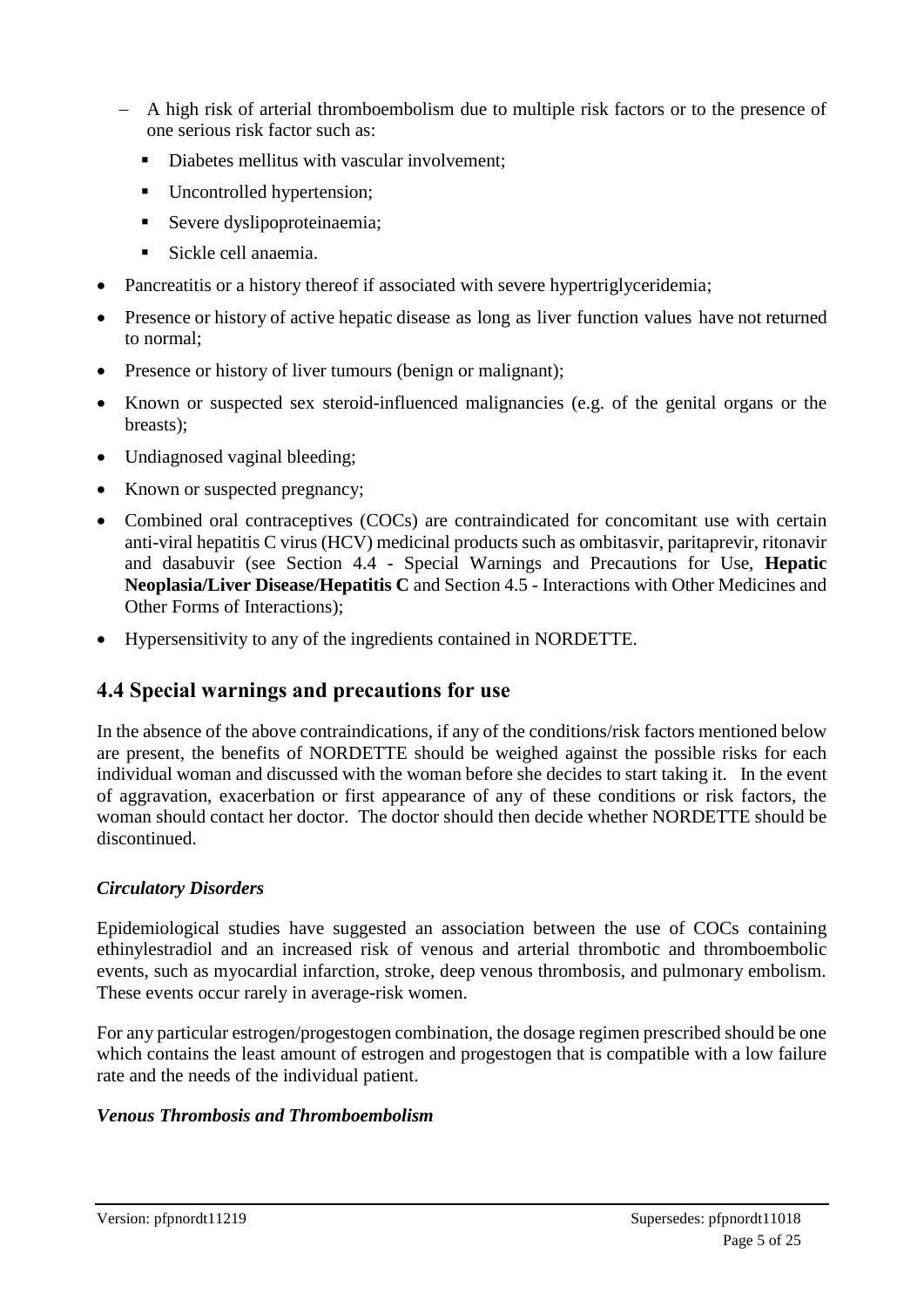The physician should be alert to the earliest manifestations of those disorders (e.g. pulmonary embolism, cerebrovascular insufficiency, cerebral haemorrhage, cerebral thrombosis, coronary occlusion, retinal thrombosis, mesenteric thrombosis). Should any of these occur or be suspected, the medicine should be discontinued immediately.

## **Risk of Venous thromboembolism (VTE)**

The use of any COC increases the risk of VTE compared with no use. The women considering using NORDETTE should be advised that her VTE risk is highest in the first ever year of use and that there is some evidence that the risk is increased when a COC is re-started after a break in use of 4 weeks or more.

The risk of VTE with the COC is greatest for products containing over 50 µg of ethinylestradiol. There is less risk for products such as NORDETTE containing less than 35 µg ethinylestradiol. Products that contain the progestagens levonorgestrel, norgestimate or norethisterone are associated with the lowest risk of VTE.

The decision to use any product other than one with the lowest VTE risk should be taken only after a discussion with the woman to ensure she understands the risk of VTE with COCs, and how her current risk factors influence this risk.

| Women not using a combined hormonal            | About 2 out of $10,000$ women <sup>1</sup> |
|------------------------------------------------|--------------------------------------------|
| contraceptive and not pregnant                 |                                            |
|                                                |                                            |
| Women using a COC containing                   | About 5-7 out of 10,000 women              |
| levonorgestrel, norethisterone or norgestimate |                                            |
|                                                |                                            |
| Women using a COC containing etonogestrel      | About $6-12$ out of $10,000$ women         |
| or norelgestromin                              |                                            |
|                                                |                                            |
| Women using a COC containing                   | About 9-12 out of 10,000 women             |
| drospirenone, gestodene, desogestrel or        |                                            |
| cyprotein <sup>2</sup>                         |                                            |
|                                                |                                            |
| Women using a COC containing                   | Not yet known <sup>3</sup>                 |
| chlormadinone, dienogest or nomegestrol        |                                            |
|                                                |                                            |

## **Risk<sup>1</sup> of developing a blood clot (VTE) in a year**

<sup>1</sup> In any individual woman the risk may be far higher, depending on her underlying risk factors (see below).

<sup>3</sup> Further studies are ongoing or planned to collect sufficient data to estimate the risk for these products. Where the risk for a particular progestogen is uncertain, the risk of the class should be used in determining the risk for the individual patient.

It is important that women understand that VTE associated with COC use is rare in average-risk women. The risk in pregnancy (5-20 per 10,000 women over 9 months) and the risk in the postpartum period (45-65 per 10,000 women over 12 weeks) is higher than that associated with COC use.

<sup>&</sup>lt;sup>2</sup> While cyproterone is indicated for the treatment of moderate to severe acne related to androgen sensitivity and/or hirsutism, it is known to have efficacy as a contraceptive. The risk of VTE associated with cyproterone use is considered to be 1.5 to 2 times higher than for COCs containing levonorgestrel and may be similar to the risk with contraceptives containing gestodene, desogestrel or drospirenone.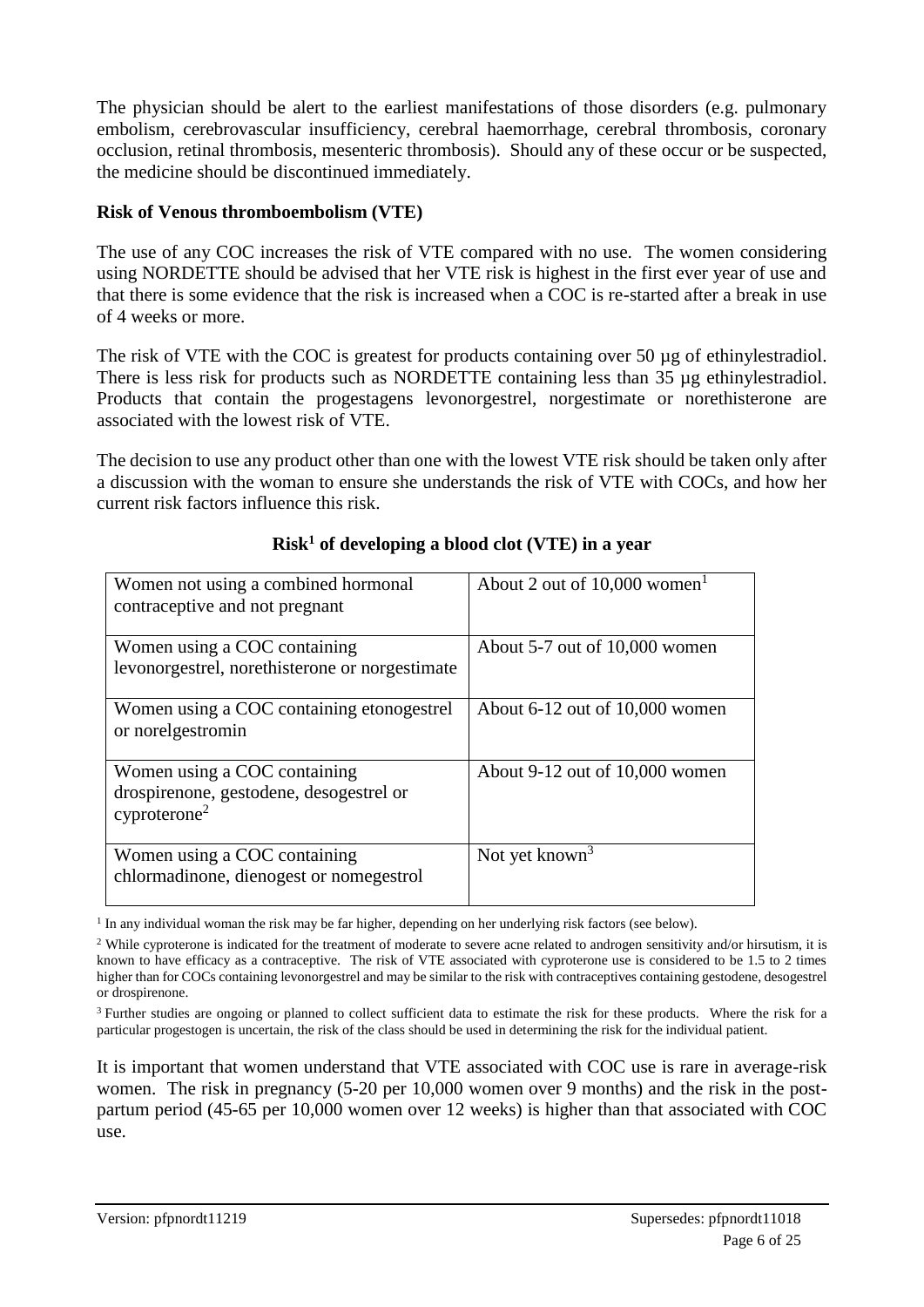However VTE is a serious condition and may be fatal in 1-2% of cases. Extremely rarely, thrombosis has been reported to occur in COC users in other blood vessels, e.g. hepatic, cerebral, mesenteric, renal or retinal veins and arteries.

The risk for venous thromboembolic complications in COC users may increase substantially in a woman with additional risk factors, particularly if there are multiple risk factors (see list below).

NORDETTE is contraindicated if a woman has multiple risk factors that put her at high risk of venous thrombosis. If a woman has more than one risk factor, it is possible that the increase in risk is greater than the sum of the individual factors – in this case her total risk of VTE should be considered. If the balance of benefits and risks is considered to be negative a COC should not be prescribed.

#### **Risk factors for VTE**

The risk of venous thrombotic and thromboembolic events is further increased in women with conditions predisposing for venous thrombosis and thromboembolism. Examples of predisposing conditions for venous thrombosis and thromboembolism are:

- Obesity (body mass index over 30 kg/m²). Risk increases substantially as BMI rises;
- Prolonged immobilisation, major surgery, any surgery to the legs or pelvis, neurosurgery, or major trauma;
- Temporary immobilisation including air travel >4 hours can also be a risk factor for VTE, particularly in women with other risk factors;
- Positive family history (venous thromboembolism ever in a sibling or parent especially at a relatively early age e.g. before 50);
- Biochemical factors Activated Protein C (APC) resistance (including Factor V Leiden), antithrombin-III deficiency, protein C deficiency, protein S deficiency;
- Other medical conditions associated with VTE:
	- Cancer;
	- Systemic lupus erythematosus;
	- Haemolytic uraemic syndrome;
	- Chronic inflammatory bowel disease (e.g. Crohn's disease or ulcerative colitis);
	- Sickle cell disease.
- Increasing age, particularly above 35 years;
- Smoking;
- Recent delivery or second trimester abortion.

In women at risk of prolonged immobilisation (including major surgery, any surgery to the legs or pelvis, neurosurgery, or major trauma), it is advisable to discontinue use of NORDETTE (in the case of elective surgery at least four weeks in advance) and not resume until two weeks after complete remobilisation. Another method of contraception should be used to avoid unintentional pregnancy. Antithrombotic treatment should be considered if NORDETTE has not been discontinued in advance.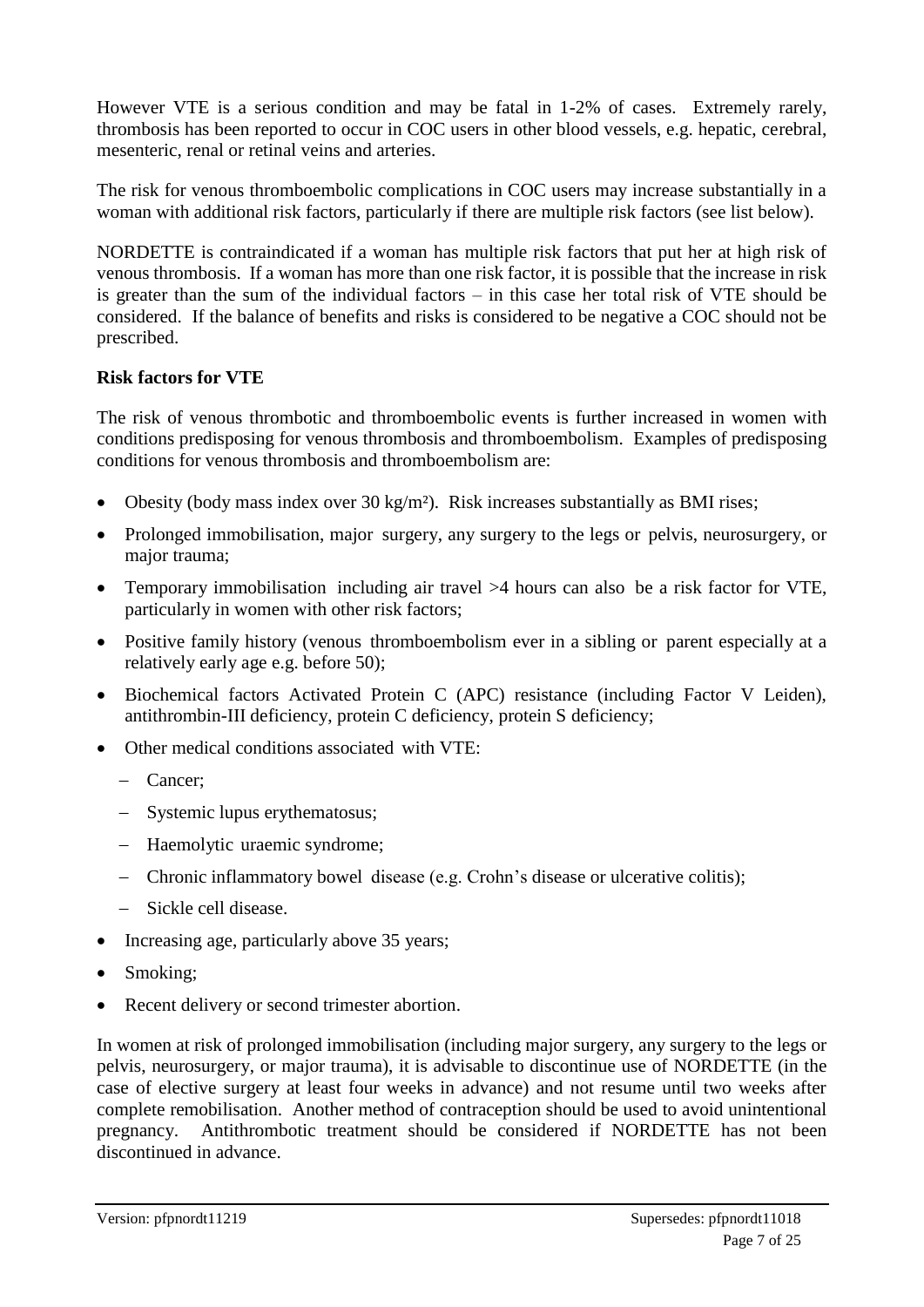If a hereditary predisposition to VTE is suspected, the woman should be referred to a specialist for advice before deciding about any COC use.

The increased risk of VTE during the postpartum period should be considered if re-starting NORDETTE. Since the immediate post-partum period is associated with an increased risk of thromboembolism, combined oral contraceptives should be started no earlier than day 28 after delivery in a non-lactating woman, or second-trimester abortion.

There is no consensus about the possible role of varicose veins and superficial thrombophlebitis in venous thromboembolism.

## **Symptoms of VTE (deep vein thrombosis and pulmonary embolism)**

Women should be informed of the symptoms of VTE and be advised to seek urgent medical attention if VTE symptoms develop and to inform the healthcare professional that she is taking a COC.

Symptoms of deep vein thrombosis (DVT) can include:

- Unilateral swelling of the leg and/or foot or along a vein in the leg;
- Pain or tenderness in the leg which may be felt only when standing or walking;
- Increased warmth in the affected leg; red or discoloured skin on the leg.

Symptoms of pulmonary embolism (PE) can include:

- Sudden onset of unexplained shortness of breath or rapid breathing;
- Sudden coughing which may be associated with haemoptysis;
- Sharp chest pain;
- Severe light headedness or dizziness;
- Rapid or irregular heartbeat.

Some of these symptoms (e.g. "shortness of breath", "coughing") are non-specific and might be misinterpreted as more common or less severe events (e.g. respiratory tract infections).

Other signs of vascular occlusion can include: sudden pain, swelling and slight blue discoloration of an extremity.

If the occlusion occurs in the eye symptoms can range from painless blurring of vision which can progress to loss of vision. Sometimes loss of vision can occur almost immediately.

#### *Arterial Thrombosis and Thromboembolism*

#### **Risk of arterial thromboembolism (ATE)**

Epidemiological studies have associated the use of COCs with an increased risk for arterial thrombotic and thromboembolic events (e.g. myocardial infarction, angina pectoris, and cerebrovascular events, such as ischaemic and haemorrhagic stroke or TIA). Arterial thromboembolic events may be fatal.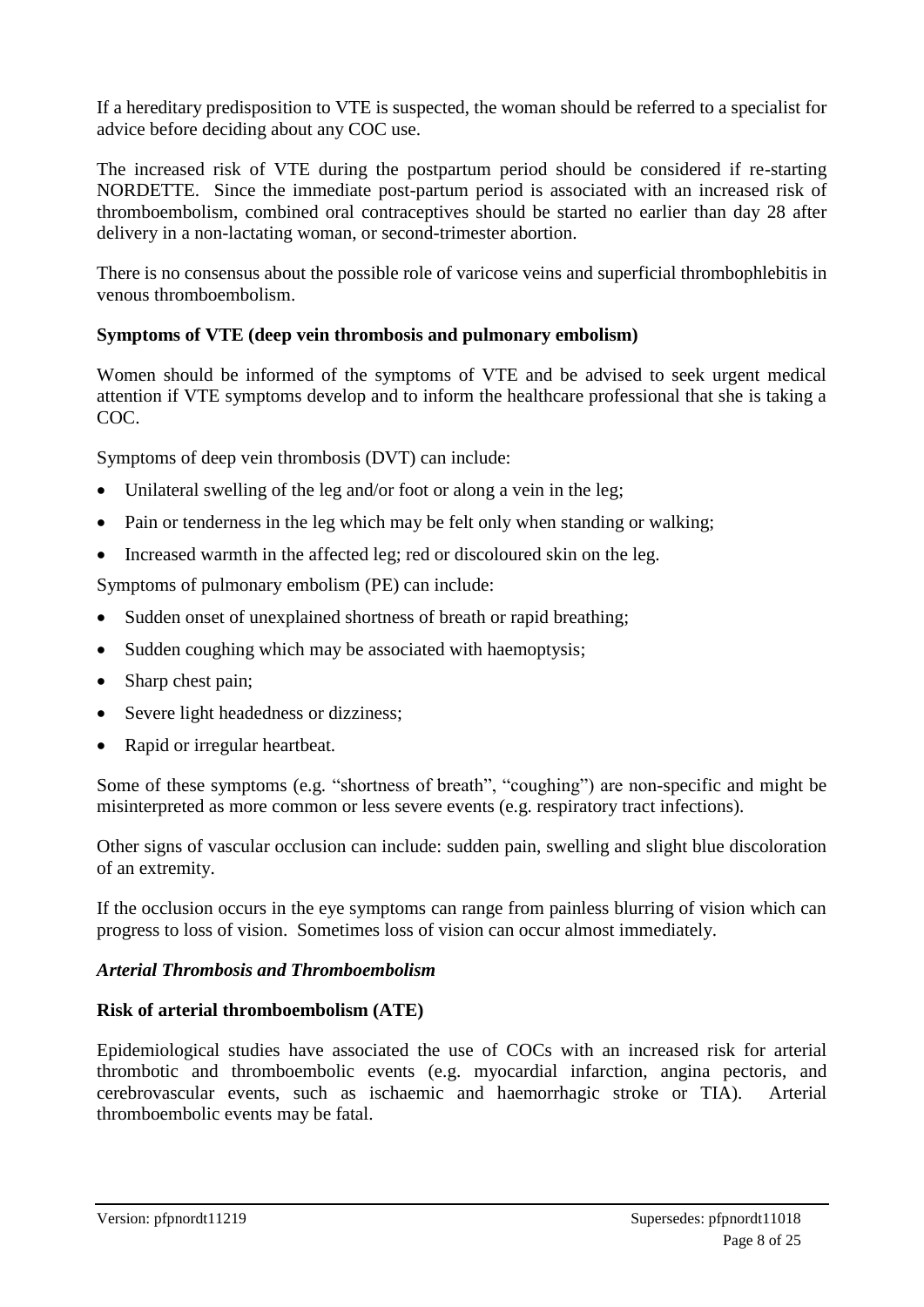The risk of arterial thrombotic and thromboembolic complications in COC users further increases in women with risk factors. NORDETTE is contraindicated if a woman has one serious or multiple risk factors for ATE that puts her at high risk of arterial thrombosis. If a woman has more than one risk factor, it is possible that the increase in risk is greater than the sum of the individual factors in this case her total risk should be considered. If the balance of benefits and risks is considered to be negative a COC should not be prescribed.

#### **Risk factors for ATE**

Caution must be exercised when prescribing COCs for women with risk factors for arterial thrombotic and thromboembolic events, such as:

- Increasing age, particularly above 35 years;
- Smoking;
- Hypertension;
- Hyperlipidaemias;
- Obesity;
- Positive family history (arterial thromboembolism ever in a sibling or parent especially at relatively early age e.g. below 50);
- Biochemical factors: hyperhomocysteinaemia and antiphospholipid antibodies (e.g. anticardiolipin antibodies, and lupus anticoagulant);
- Migraine;
- Other medical conditions associated with adverse vascular events:
	- Diabetes mellitus:
	- Hyperhomocysteinaemia;
	- Valvular heart disease:
	- Atrial fibrillation;
	- Dyslipoproteinaemia;
	- Systemic lupus erythematosus;
	- History of pre-eclamptic toxaemia.

Cigarette smoking increases the risk of serious cardiovascular adverse reactions from COC use. This risk increases with age and with the extent of smoking (in epidemiology studies, smoking 15 or more cigarettes per day was associated with a significantly increased risk), and is quite marked in women over 35 years of age. Women should be advised not to smoke if they wish to use a COC. Women over 35 years of age who continue to smoke should be strongly advised to use a different method of contraception.

If a hereditary predisposition is suspected, the woman should be referred to a specialist for advice before deciding about any COC use.

An increase in frequency or severity of migraine during COC use (which may be prodromal of a cerebrovascular event) may be a reason for immediate discontinuation.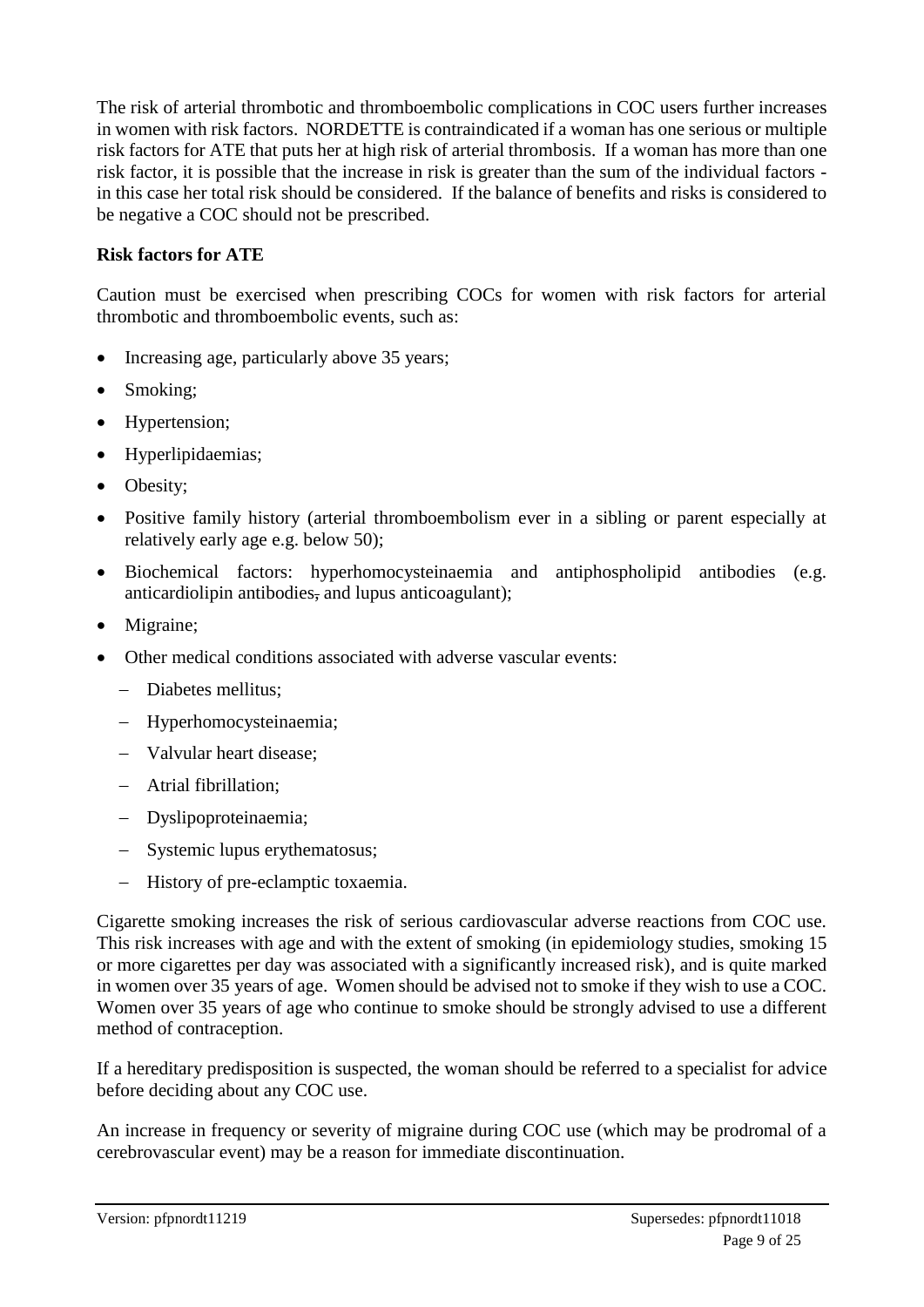#### **Symptoms of ATE**

Women should be informed of the symptoms of ATE and be advised to seek urgent medical attention if ATE symptoms develop and to inform the healthcare professional that she is taking a COC.

Symptoms of a stroke can include:

- Sudden numbness or weakness of the face, arm or leg, especially on one side of the body;
- Sudden trouble walking, dizziness, loss of balance or coordination;
- Sudden confusion, trouble speaking or understanding;
- Sudden trouble seeing in one or both eyes;
- Sudden, severe or prolonged headache with no known cause;
- Loss of consciousness or fainting with or without seizure.

Temporary symptoms suggest the event is a transient ischaemic attack (TIA).

The onset or exacerbation of migraine or development of headache of a new pattern that is recurrent, persistent, or severe requires discontinuation of the medicine and evaluation of the cause. Women with migraine (particularly migraine with aura) who take combined oral contraceptives may be at increased risk of stroke.

Symptoms of myocardial infarction (MI) can include:

- Pain, discomfort, pressure, heaviness, sensation of squeezing or fullness in the chest, arm, or below the breastbone;
- Discomfort radiating to the back, jaw, throat, arm, stomach;
- Feeling of being full, having indigestion or choking;
- Sweating, nausea, vomiting or dizziness;
- Extreme weakness, anxiety, or shortness of breath;
- Rapid or irregular heartbeats.

#### *Medical examination/consultation*

A complete medical history and physical examination should be taken prior to the initiation or reinstitution of COC use, guided by the contraindications and precautions, and should be repeated at least annually during the use of COCs. Pregnancy should be ruled out before the start of therapy. Baseline and periodic blood glucose determinations should be performed in patients predisposed to diabetes mellitus. A Papanicolaou (Pap) smear should be performed if the patient has been sexually active or if it is otherwise indicated. Periodic medical assessment is also of importance because contraindications (e.g. a transient ischaemic attack, etc.) or risk factors (e.g. a family history of venous or arterial thrombosis) may appear for the first time during the use of a COC. The frequency and nature of these assessments should be adapted to the individual woman but should generally include special reference to blood pressure, breasts, abdomen and pelvic organs, including cervical cytology, and relevant laboratory tests.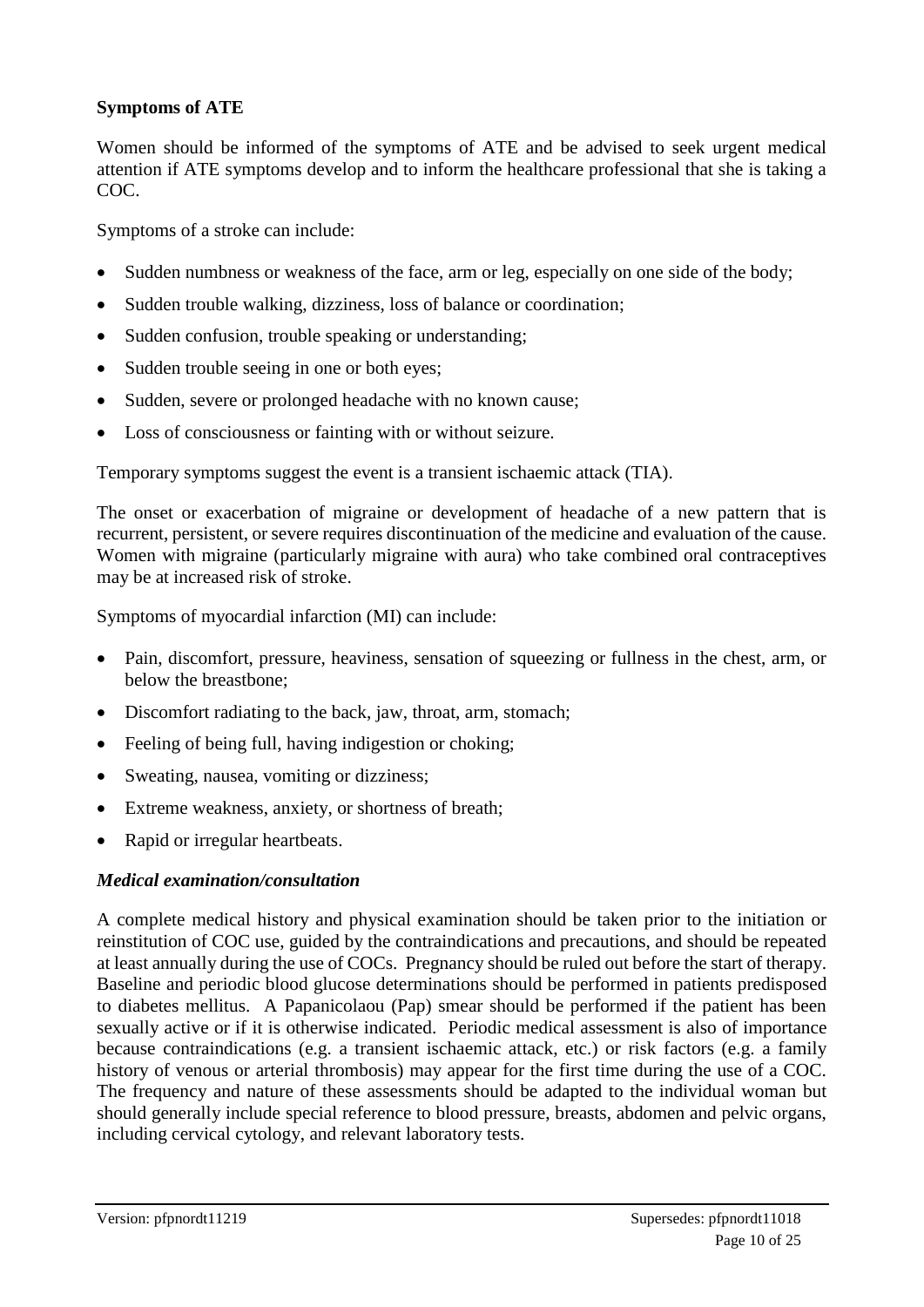The woman should also be instructed to carefully read the user leaflet and to adhere to the advice given.

## *Ocular Lesions*

With use of combined oral contraceptives, there have been reports of retinal vascular thrombosis, which may lead to partial or complete loss of vision. Discontinue oral contraceptive and institute appropriate diagnostic and therapeutic measures if there is unexplained, gradual or sudden, partial or complete loss of vision; proptosis or diplopia; papilloedema; or any evidence of retinal vascular lesions or optic neuritis.

## *Elevated Blood Pressure*

An increase in blood pressure has been reported in patients receiving oral contraceptives.

In women with hypertension, or a history of hypertension or hypertension related diseases; another method of contraception may be preferable. If combined oral contraceptives are used in such cases, close monitoring is recommended and, if a significant increase in blood pressure occurs, the drug should be discontinued. Combined oral contraceptives are contraindicated in women with uncontrolled hypertension.

In some women, hypertension may occur within a few months of beginning use. In the first year of use, the prevalence of women with hypertension is low but the incidence increases with increasing exposure. Age is also strongly correlated with the development of hypertension in oral contraceptive users. Women who previously have had hypertension during pregnancy may be more likely to develop an elevation of blood pressure when given oral contraceptives. If blood pressure rises markedly, the drug should be discontinued. Hypertension that develops as a result of taking oral contraceptives usually returns to normal after discontinuing the drug.

## *Carcinoma of the Reproductive Organs*

## **Cervical Cancer**

The most important risk factor for cervical cancer is persistent human papillomavirus infection.

Several epidemiological studies suggest that oral contraceptive use has been associated with an increase in the risk of cervical intraepithelial neoplasia or invasive cervical cancer. The studies suggest that there is an "ever used" effect in addition to duration of use. These findings must be balanced against evidence of effects attributable to sexual behaviour, smoking and other factors. In cases of undiagnosed abnormal genital bleeding, adequate diagnostic measures are indicated.

## **Breast Cancer**

A meta-analysis from 54 epidemiological studies showed that there is a slightly increased relative risk (RR= 1.24) of having breast cancer diagnosed in women who are currently using combined oral contraceptives compared to never-users. The increased risk gradually disappears during the course of the 10 years after cessation of combined oral contraceptive use. Because breast cancer is rare in women under 40 years of age, the excess number of breast cancer diagnoses in current and recent combined oral contraceptive users is small in relation to the lifetime risk of breast cancer. These studies do not provide evidence for causation. The observed pattern of increased risk may be due to an earlier diagnosis of breast cancer in combined oral contraceptive users (due to more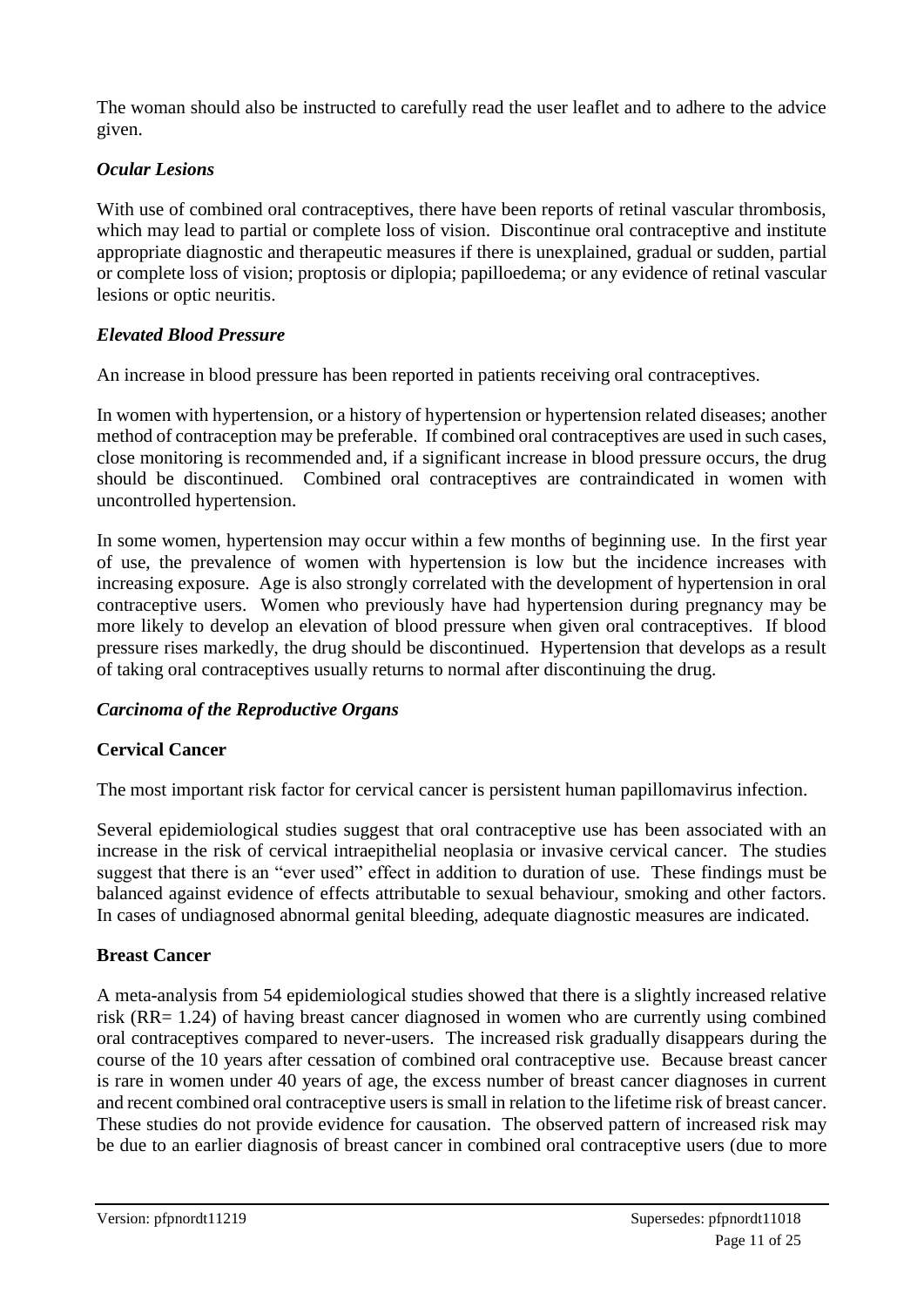regular clinical monitoring), the biological effects of combined oral contraceptives or a combination of both. Breast cancers diagnosed in ever-users tend to be less advanced clinically than the cancers diagnosed in never-users.

Established risk factors for the development of breast cancer include increasing age, family history, obesity, nulliparity, and late age for first full-term pregnancy.

Long-term continuous administration of either natural or synthetic estrogen in certain animal species increases the frequency of carcinoma of the breast, cervix, vagina, and liver.

In all cases of undiagnosed, persistent, or recurrent abnormal vaginal bleeding, appropriate diagnostic measures should be taken to eliminate the possibility of malignancy. Women with a strong family history of breast cancer or who have breast nodules, fibrocystic disease, or abnormal mammograms should be monitored with particular care.

## *Hepatic Neoplasia/Liver Disease/Hepatitis C*

In very rare cases hepatic adenomas, and in extremely rare cases, hepatocellular carcinoma may be associated with combined oral contraceptive use. Hepatic adenomas may rupture and cause death through intra-abdominal haemorrhage. The risk appears to increase with duration of combined oral contraceptive use. Such lesions may present as an abdominal mass or with the signs and symptoms of an acute abdomen and should be considered if the patient has abdominal pain and tenderness or evidence of intra-abdominal bleeding.

Cholestatic jaundice has been reported in users of oral contraceptives. If this occurs, the drug should be discontinued. Women with a history of cholestasis during pregnancy or combined oral contraceptive-related cholestasis are more likely to have this condition with combined oral contraceptive use. If these patients receive a combined oral contraceptive they should be carefully monitored and, if the condition recurs, the combined oral contraceptive should be discontinued.

Hepatocellular injury has been reported with combined oral contraceptive use. Early identification of drug-related hepatocellular injury can decrease the severity of hepatotoxicity when the drug is discontinued. If hepatocellular injury is diagnosed, patients should stop their combined oral contraceptive use, use a non-hormonal form of contraception and consult their doctor.

Acute or chronic disturbances of liver function require the discontinuation of combined oral contraceptive use until liver function has returned to normal (see Section 4.3 - Contraindications).

Steroid hormones may be poorly metabolised in patients with impaired liver function and should be administered with caution to such patients.

## **Hepatitis C**

During clinical trials with patients treated for HCV infections with the medicinal products containing ombitasvir/paritaprevir/ritonavir and dasabuvir with or without ribavirin, transaminase (ALT) elevations higher than 5 times the upper limit of normal (ULN) occurred significantly more frequently in women using ethinylestradiol-containing medications such as COCs (see Section 4.3 - Contraindications and Section 4.5 - Interactions with Other Medicines and Other Forms of Interactions).

## *Gallbladder Disease*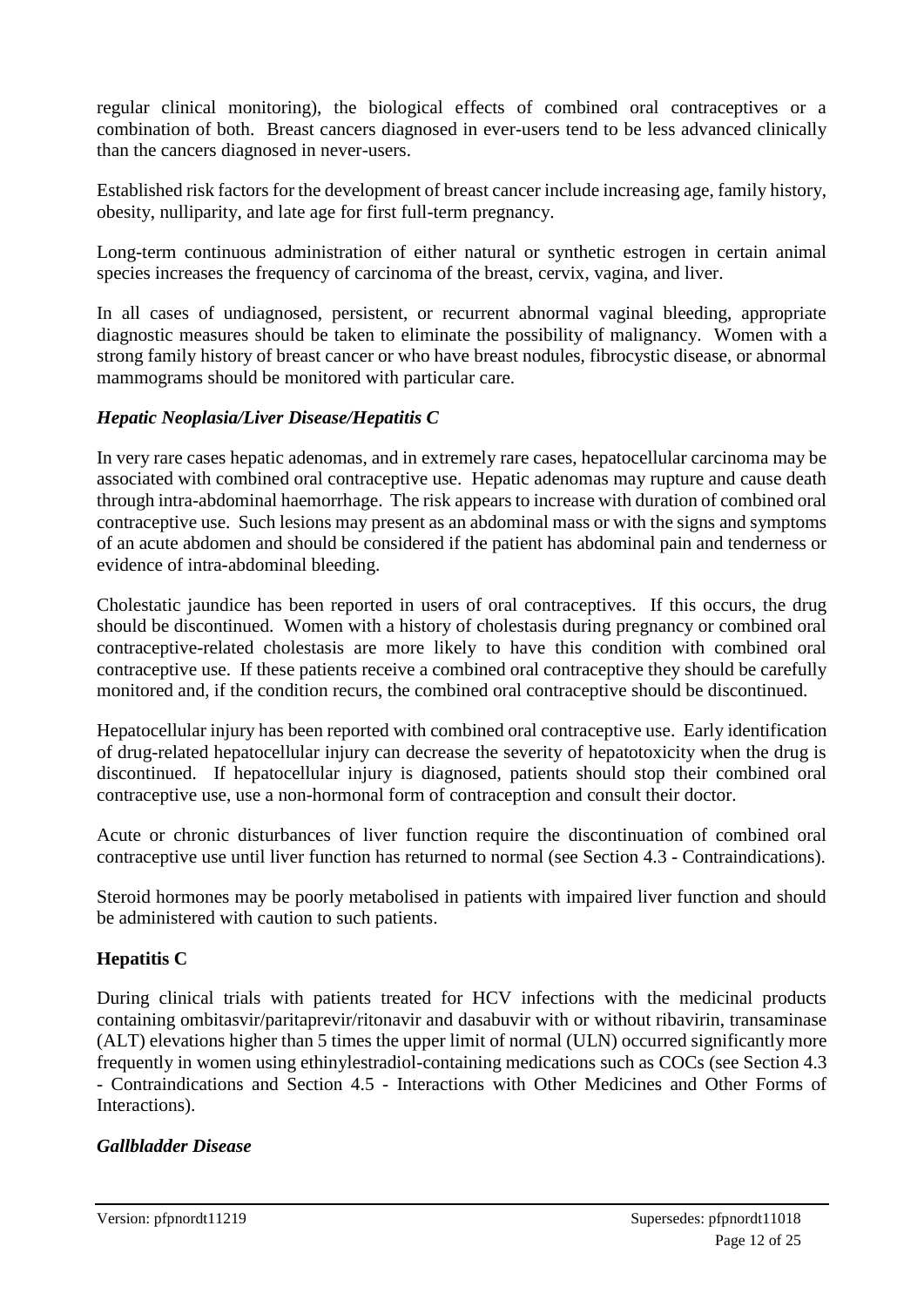Studies report an increased risk of surgically confirmed gallbladder disease in users of estrogens and oral contraceptives. Combined oral contraceptives may worsen existing gallbladder disease and may accelerate the development of this disease in previously asymptomatic women.

## *Angioedema*

Exogenous estrogens may induce or exacerbate symptoms of angioedema, particularly in women with hereditary angioedema.

## *Carbohydrate and Lipid Metabolic Effects*

Glucose intolerance has been reported in combined oral contraceptive users. Women with impaired glucose tolerance or diabetes mellitus who used combined oral contraceptives should be carefully monitored.

A small proportion of women will have adverse lipid changes while taking oral contraceptives. Non-hormonal contraception should be considered in women with uncontrolled dyslipidaemias.

Persistent hypertriglyceridaemia may occur in a small proportion of combined oral contraceptive users. Elevations of plasma triglycerides in combined oral contraceptive users may lead to pancreatitis and other complications.

Estrogens increase serum high-density lipoproteins (HDL cholesterol), whereas a decline in serum HDL cholesterol has been reported with many progestational agents. Some progestins may elevate low-density lipoprotein (LDL) levels and may render the control of hyperlipidaemias more difficult. The net effect of a COC depends on the balance achieved between doses of estrogen and progestin and the nature and absolute amount of progestins used in the contraceptive. The amount of both hormones should be considered in the choice of a COC.

Women who are being treated for hyperlipidaemias should be followed closely if they elect to use combined oral contraceptives.

## *Genital Bleeding*

In some women withdrawal bleeding may not occur during the inactive-tablet interval. If NORDETTE has not been taken according to directions prior to the first missed withdrawal bleed, or if two consecutive withdrawal bleeds are missed, tablet taking should be discontinued and a nonhormonal back-up method of contraception should be used until the possibility of pregnancy is excluded.

Breakthrough bleeding, spotting and amenorrhoea are frequent reasons for patients discontinuing oral contraceptives. Breakthrough bleeding/spotting may occur in women taking NORDETTE, especially during the first three months of use. If this bleeding persists or recurs, as in all cases of irregular bleeding from the vagina, non-functional causes should be borne in mind. In undiagnosed persistent or recurrent abnormal bleeding from the vagina, appropriate diagnostic measures are indicated to rule out pregnancy, infection, malignancy or other conditions. If pathology has been excluded, continuation of NORDETTE or a change to another formulation may solve the problem. Changing to a regimen with a higher estrogen content, while potentially useful in minimising menstrual irregularity should be done only if necessary, since this may increase the risk of thromboembolic disease.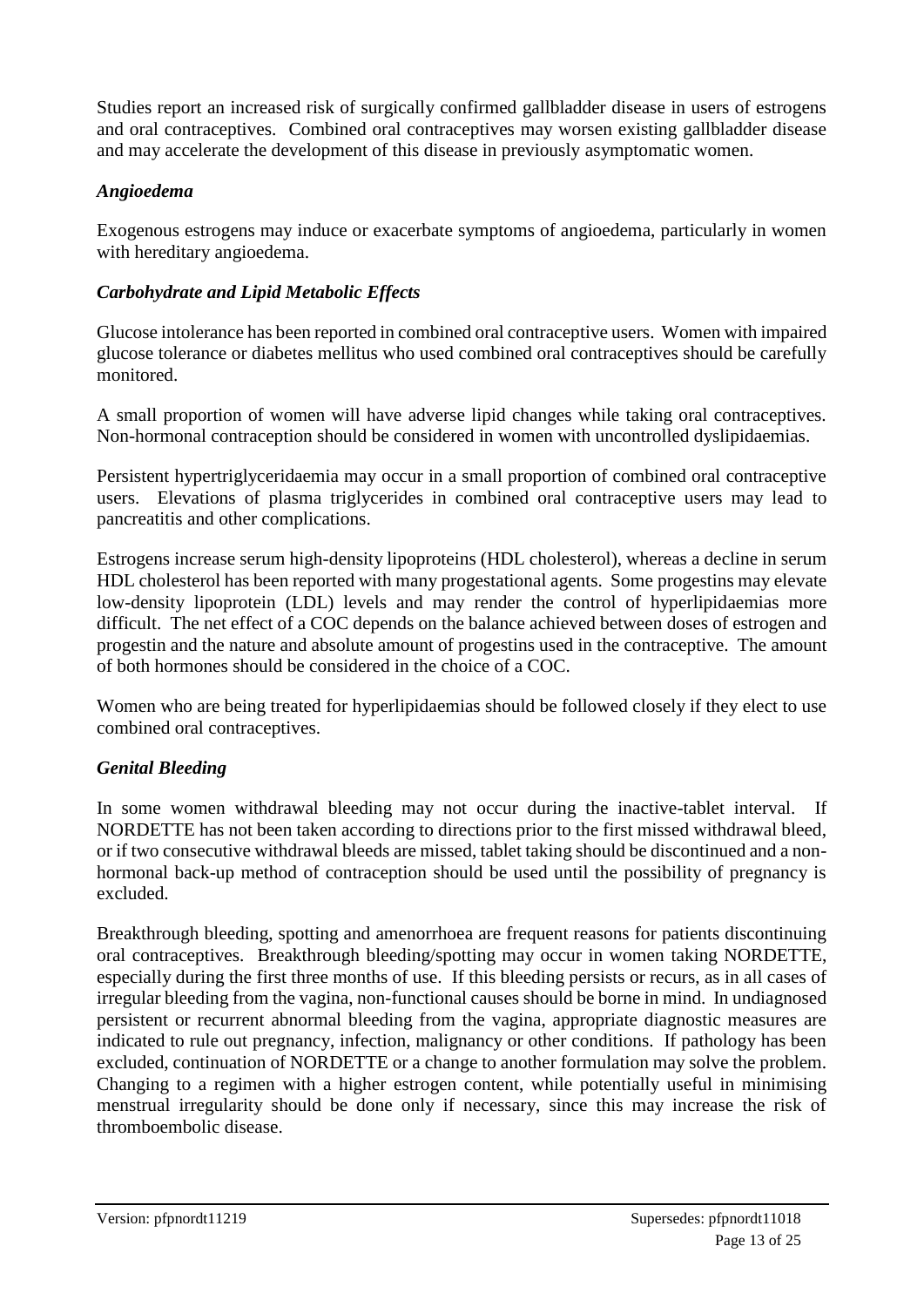Women with a history of oligomenorrhoea or secondary amenorrhoea or young women without regular cycles may have a tendency to remain anovulatory or to become amenorrhoeic after discontinuation of oral contraceptives. Women with these pre-existing problems should be advised of this possibility and encouraged to use other methods of contraception. Post-use anovulation, possibly prolonged, may also occur in women without previous irregularities.

## *Depression*

Oral contraceptives may cause depression. Patients with a history of depression should be carefully observed and the drug discontinued if depression recurs to a serious degree. Patients becoming significantly depressed while taking oral contraceptives should stop the medication and use an alternative method of contraception in an attempt to determine whether the symptom is drugrelated.

## *Vomiting and/or Diarrhoea*

Diarrhoea and/or vomiting may reduce hormone absorption resulting in decreased serum concentrations (see Section 4.2 - Dose and Method of Administration).

#### *Other*

Under the influence of estrogen-containing oral contraceptives, pre-existing uterine leiomyomata may increase in size.

These agents may cause some degree of fluid retention. Women with cardiac or renal dysfunction, convulsive disorders, migraine, or asthma require careful observation since these conditions may be exacerbated by the fluid retention which may occur in users of oral contraceptives.

Users of oral contraceptives may have disturbances in normal tryptophan metabolism, which may result in a relative pyridoxine deficiency. The clinical significance of this is yet to be determined.

Serum folate levels may be depressed by oral contraceptive use. Women who became pregnant shortly after discontinuing these drugs may have a greater chance of developing folate deficiency and its complications.

Patients should be counselled that this product does not protect against HIV infection (AIDS) or other sexually transmitted diseases.

## **Use in the Elderly**

Combined oral contraceptives are not indicated for use in postmenopausal women.

## **Paediatric Use**

Safety and efficacy of combined oral contraceptives have been established in women of reproductive age. Use of these products before menarche is not indicated.

## **Effects on Laboratory Tests**

Estrogen-containing preparations affect the following blood components, endocrine and liver function tests: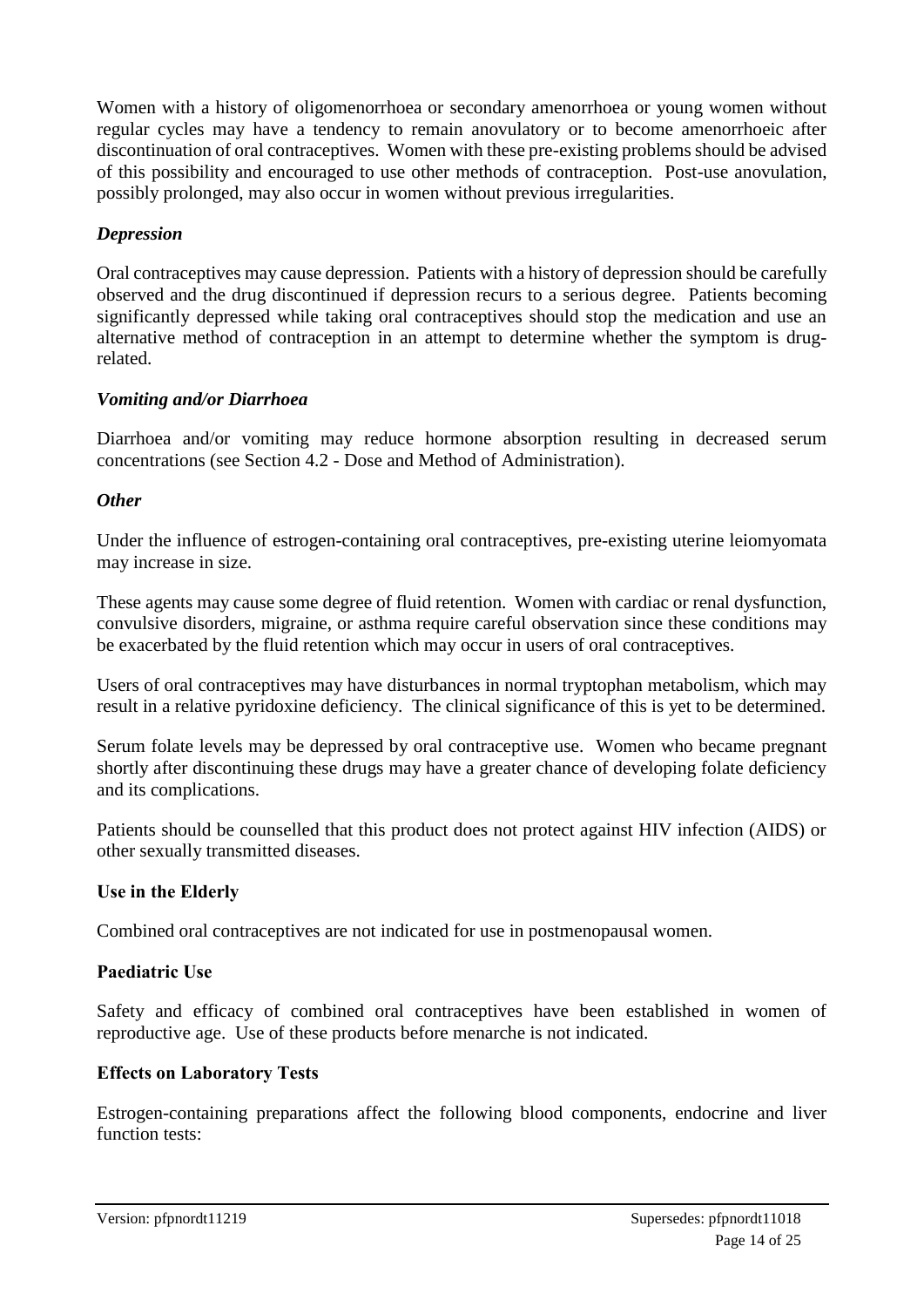- 1. Increased prothrombin and Factors VII, VIII, IX, and X; decreased antithrombin 3; increased noradrenaline-induced platelet aggregability;
- 2. Increased thyroid-binding globulin (TBG) leading to increased circulating total-thyroid hormone, as measured by protein-bound iodine (PBI), T4 by column, or T4 by radioimmunoassay. Free T3 resin uptake is decreased, reflecting the elevated TBG; free T4 concentration is unaltered;
- 3. Decreased pregnanediol excretion;
- 4. Reduced response to metyrapone test;
- 5. Increased sulphobromophthalein retention.

The results of these tests should not be regarded as reliable until oral contraceptives use has been discontinued for 1-2 months. Abnormal tests should then be repeated.

Oral contraceptives may produce false positive results when neutrophil alkaline phosphatase activity is evaluated for the early diagnosis of pregnancy.

## **4.5 Interactions with other medicines and other forms of interactions**

Interactions between ethinylestradiol and other substances may lead to decreased or increased ethinylestradiol concentrations, respectively.

Concomitant use with the medicinal products containing ombitasvir/paritaprevir/ritonavir and dasabuvir, with or without ribavirin may increase the risk of ALT elevations (see Section 4.3 - Contraindications and Section 4.4 - Special Warnings and Precautions for Use, **Hepatic Neoplasia/Liver Disease/Hepatitis C**).

Therefore, COC users must switch to an alternative method of contraception (e.g., progestogenonly contraception or non-hormonal methods) prior to starting therapy with anti-viral HCV medicinal products such as ombitasvir, paritaprevir, ritonavir, dasabuvir. COCs can be restarted 2 weeks following completion of treatment with an anti-viral HCV medicinal product.

Decreased ethinylestradiol serum concentrations may cause an increased incidence of breakthrough bleeding and menstrual irregularities and may possibly reduce efficacy of the oral contraceptive.

Examples of substances that may decrease serum ethinylestradiol concentrations include:

- Any substance that reduces gastrointestinal transit time and, therefore, ethinylestradiol absorption.
- Substances that induce hepatic microsomal enzymes, such as rifampicin, phenytoin, primidone, rifabutin, dexamethasone, griseofulvin, topiramate, some protease inhibitors, modafinil, ritonavir and barbiturates.
- St. John's wort (*Hypericum perforatum*) may induce hepatic microsomal enzymes, which theoretically may result in reduced efficacy of oral contraceptives. This may also result in breakthrough bleeding.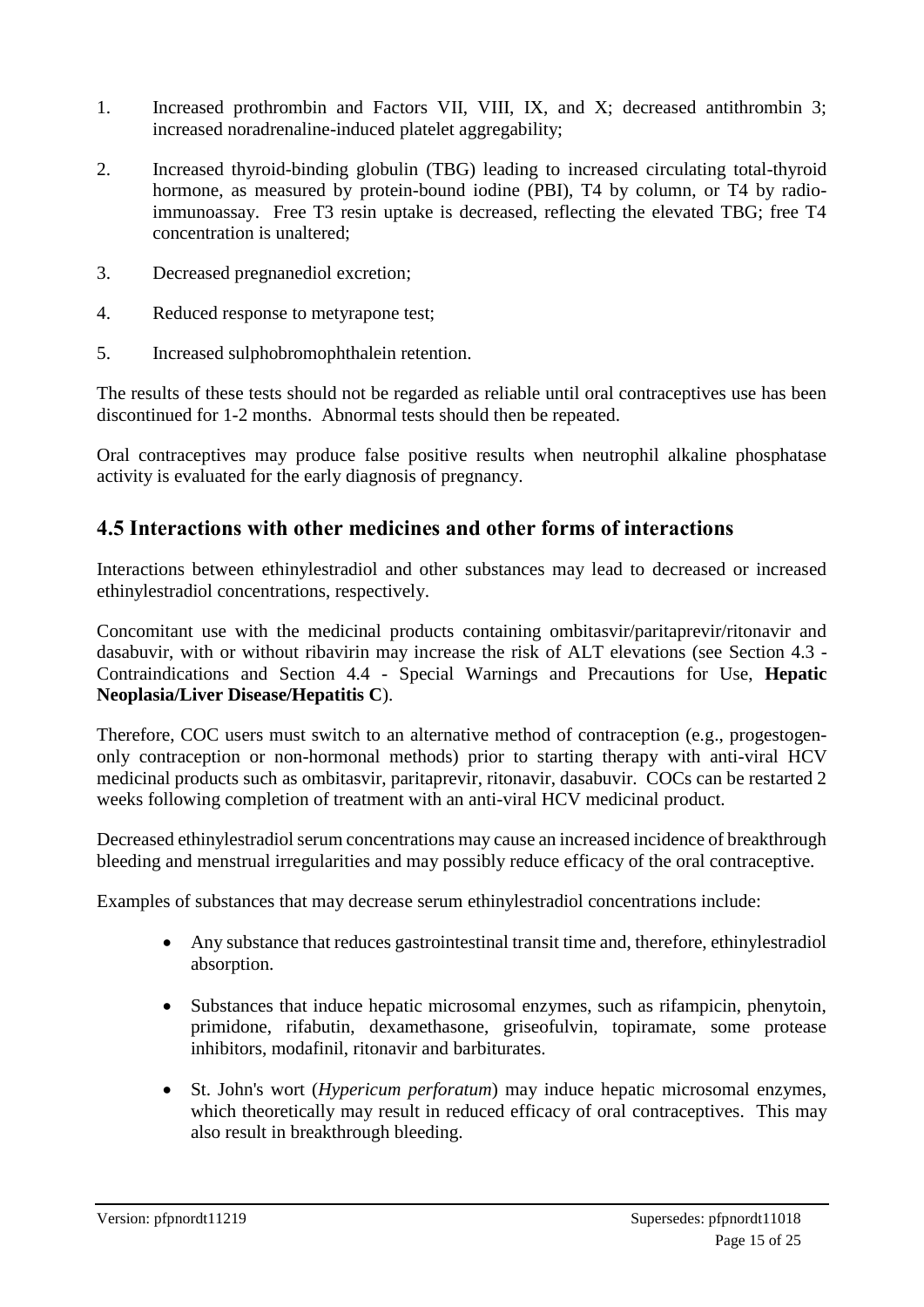During concomitant use of NORDETTE and substances that may lead to decreased ethinylestradiol serum concentrations, it is recommended that a non-hormonal back-up method of contraception (other than the rhythm or temperature methods) be used in addition to the regular intake of NORDETTE. In the case of prolonged use of such substances combined oral contraceptives should not be considered the primary contraceptive.

After discontinuation of substances that may lead to decreased ethinylestradiol serum concentrations, use of a non-hormonal back-up method of contraception is recommended for at least 7 days.

Longer use of a non-hormonal back-up method, a minimum of 4 weeks, is advisable after discontinuation of substances such as rifampicin that have led to induction of hepatic microsomal enzymes, resulting in decreased ethinylestradiol serum concentrations. It may sometimes take several weeks until enzyme induction has completely subsided, depending on dosage, duration of use and rate of elimination of the inducing substance.

Increased intermenstrual bleeding and occasional pregnancies have been reported during concomitant administration of oral contraceptives and certain antibiotics (e.g. ampicillin, phenoxymethyl penicillin and other penicillins, sulphamethoxypyridazine, chloramphenicol, nitrofurantoin, tetracyclines and neomycin). The mechanism appears to be reduced enterohepatic circulation of sex steroids due to change in bowel flora. It may be prudent for women to use supplemental forms of contraception during therapy with these antibiotics.

Examples of substances that may increase ethinylestradiol concentrations include:

- Atorvastatin,
- Competitive inhibitors for sulphation in the gastrointestinal wall, such as ascorbic acid (vitamin C) and paracetamol.
- Substances that inhibit cytochrome P4503A4 isoenzymes such as indinavir and fluconazole.

Oral contraceptives have been reported to antagonise the effectiveness of antihypertensive agents, anticonvulsants, oral anticoagulants, and hypoglycaemic agents. Patients should be carefully monitored for a decreased response to these drugs.

Ethinylestradiol may interfere with the metabolism of other drugs by inhibiting hepatic microsomal enzymes, or by inducing hepatic drug conjugation, particularly glucuronidation. Accordingly, plasma and tissue concentrations may either be increased e.g. cyclosporin, theophylline, corticosteroids) or decreased (e.g. lamotrigine).

Oral contraceptives may alter the effectiveness of other drugs such as phenothiazines, betaadrenergic antagonists, tricyclic antidepressants, and caffeine, by either potentiating/enhancing their pharmacological effects or by decreasing their clearance.

Oral contraceptives may interfere with the oxidative metabolism of diazepam and chlordiazepoxide, resulting in plasma accumulation of the parent compound. Patients receiving these benzodiazepines on a long-term basis should be monitored for increased sedative effects.

The effects of benzodiazepines on oral contraceptive metabolism have not been determined.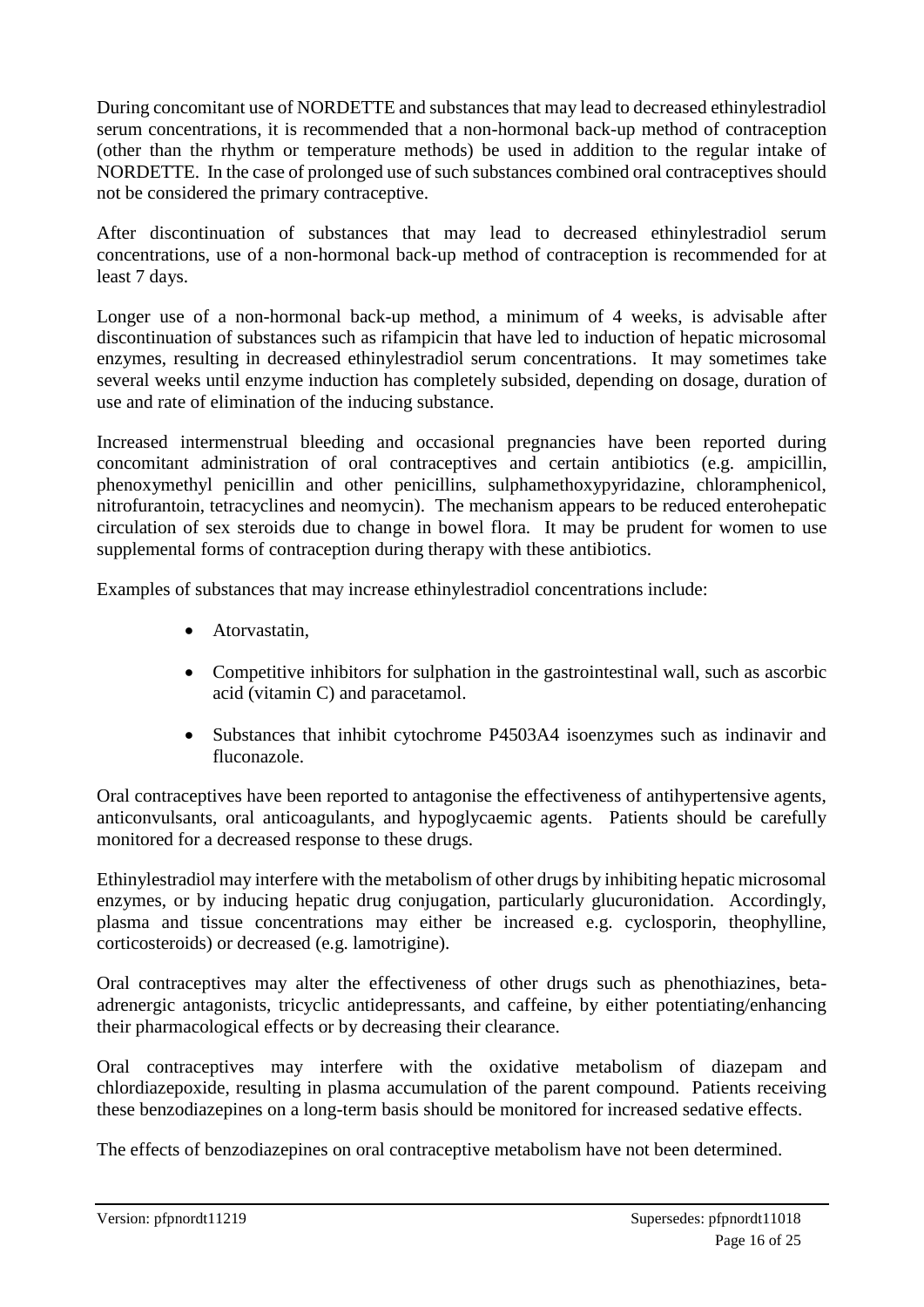The prescribing information of concomitant medications should be consulted to identify potential interactions.

## **4.6 Fertility, pregnancy and lactation**

#### **Effects on Fertility**

No data available.

#### **Use in Pregnancy (During or Immediately Preceding Pregnancy)**

#### **Category B3:**

Pregnancy must be excluded before starting NORDETTE. If pregnancy occurs during use of NORDETTE, the preparation must be withdrawn immediately.

Oral contraceptives have not been shown to have any deleterious effects on the fetus or to increase the incidence of miscarriage in women who discontinue their use prior to conception. However, in women who discontinue oral contraceptives with the intent of becoming pregnant, a nonhormonal method of contraception is recommended for three months before attempting to conceive.

Animal studies have shown that high doses of progestogens can cause masculinisation of the female fetus. The results of these experiments in animals do not seem to be relevant to humans because of the low doses used in oral contraceptives.

Studies do not suggest a teratogenic effect when oral contraceptives are taken inadvertently during early pregnancy.

Female sex hormones have been used during pregnancy in an attempt to treat threatened or habitual abortion. There is considerable evidence that estrogens are ineffective for these indications, and there is no evidence from well-controlled studies that progestogens are effective for these uses.

The administration of progestogen-only or estrogen-progestogen combinations to induce withdrawal bleeding should not be used as a test for pregnancy.

Ectopic as well as intrauterine pregnancy may occur in contraceptive failures.

The increased risk of VTE during the postpartum period (recent delivery or second trimester abortion) should be considered when re-starting NORDETTE.

#### **Use in Lactation**

Estrogen-containing oral contraceptives given in the postpartum period may interfere with lactation. There may be a decrease in the quantity and a change in the composition of the breast milk. Furthermore, small amounts of contraceptive steroids and/or metabolites have been identified in the milk of mothers receiving them. A few adverse effects on the child have been reported, including jaundice and breast enlargement. The use of estrogen-containing oral contraceptives should be deferred until the infant has been completely weaned.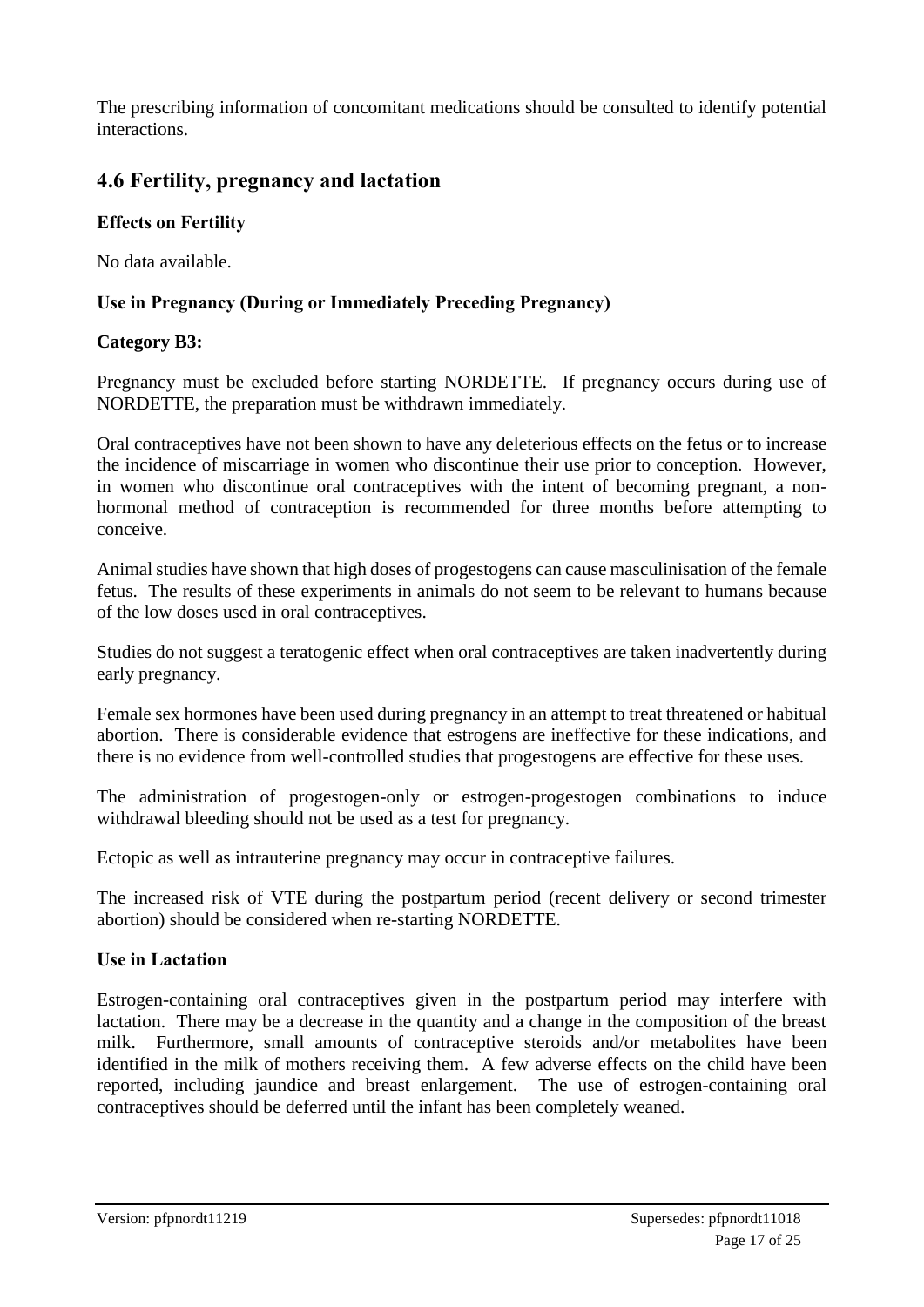## **4.7 Effect on ability to drive and use machines**

The effects of this medicine on a person's ability to drive and use machines were not assessed as part of its registration.

## **4.8 Adverse effects (undesirable effects)**

For the most serious adverse reactions associated with the use of oral contraceptives see Section 4.3 - Contraindications and Section 4.4 - Special Warnings and Precautions for Use**.**

Adverse reactions are listed in the Table per CIOMS frequency categories:

| Very common: | $\geq 10\%$                   |
|--------------|-------------------------------|
| Common:      | $>1\%$ and $<10\%$            |
| Uncommon:    | $>0.1\%$ and $<1\%$           |
| Rare:        | $\geq 0.01\%$ and $\lt 0.1\%$ |
| Very rare:   | $<0.01\%$ .                   |

Use of combined oral contraceptives has been associated with an increased risk of the following:

- \* Arterial and venous thrombotic and thromboembolic events, including myocardial infarction, stroke, transient ischaemic attack, venous thrombosis and pulmonary embolism;
- \* Cervical intraepithelial neoplasia and cervical cancer;
- Breast cancer diagnosis;
- \* Benign hepatic tumours (e.g. focal nodular hyperplasia, hepatic adenomas).

The following have also been reported and are believed to be drug-related:

| <b>System Organ Class</b>                    | <b>Adverse Reaction</b>                                                                                                                                          |
|----------------------------------------------|------------------------------------------------------------------------------------------------------------------------------------------------------------------|
| Infections and Infestations                  |                                                                                                                                                                  |
| Common                                       | Vaginitis, including candidiasis                                                                                                                                 |
| Neoplasms benign, malignant, and unspecified |                                                                                                                                                                  |
| Very Rare                                    | Hepatic adenomas; hepatocellular carcinomas                                                                                                                      |
| <b>Immune System Disorders</b>               |                                                                                                                                                                  |
| Rare                                         | Anaphylactic/anaphylactoid reactions, including<br>very rare cases of urticaria, angioedema and<br>severe reactions with respiratory and circulatory<br>symptoms |
| Very Rare                                    | Exacerbation of systemic lupus erythematosus                                                                                                                     |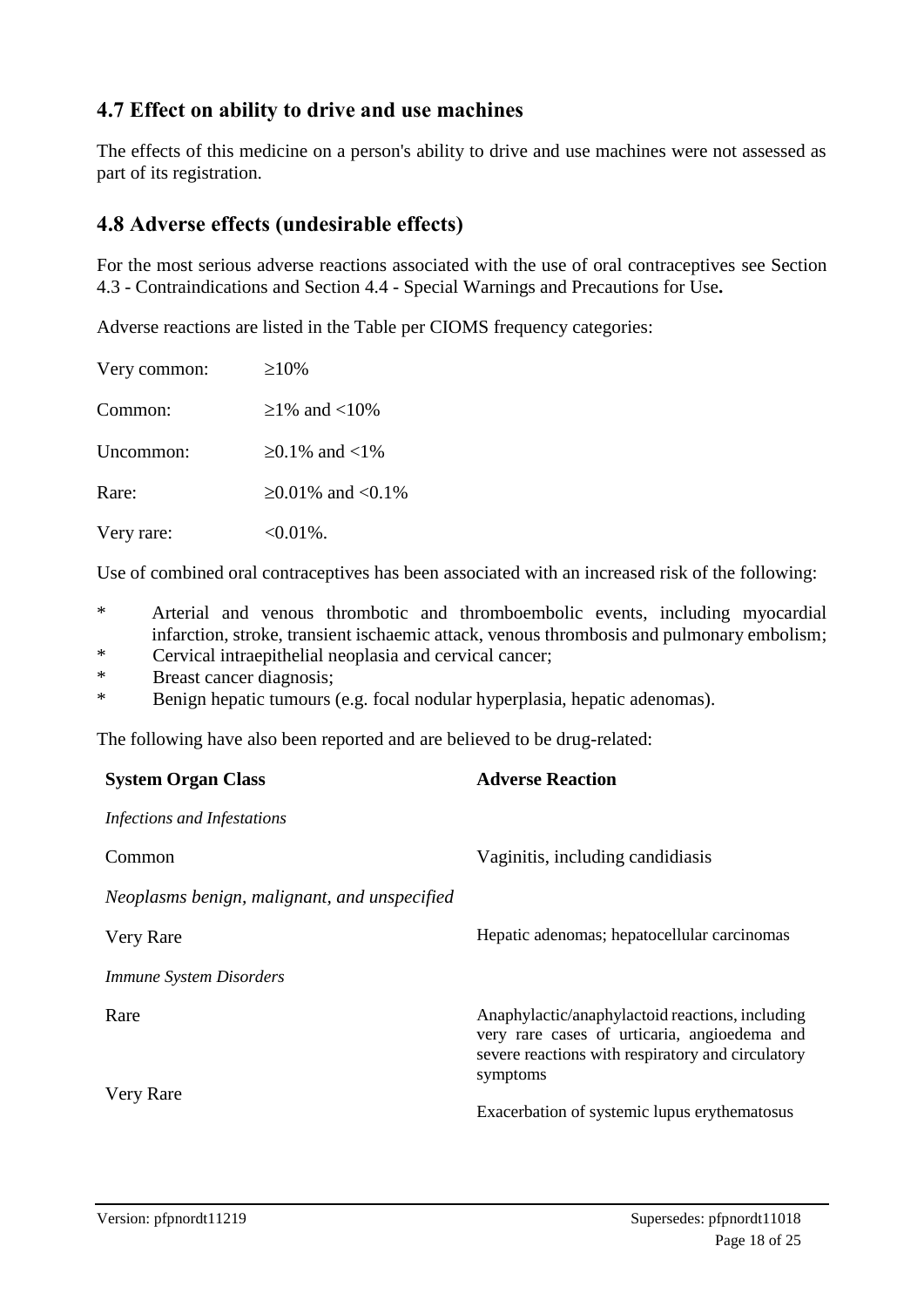| <b>System Organ Class</b>                 | <b>Adverse Reaction</b>                                              |
|-------------------------------------------|----------------------------------------------------------------------|
| <b>Metabolism and Nutrition Disorders</b> |                                                                      |
| Uncommon                                  | Changes in appetite (increase or decrease)                           |
| Rare                                      | Glucose intolerance                                                  |
| Very Rare                                 | Exacerbation of porphyria                                            |
| Psychiatric Disorders                     |                                                                      |
| Common                                    | Mood changes, including depression; changes in<br>libido             |
| <b>Nervous System Disorders</b>           |                                                                      |
| Very Common                               | Headache, including migraines                                        |
| Common                                    | Nervousness; dizziness                                               |
| Very Rare                                 | Exacerbation of chorea                                               |
| Eye Disorders                             |                                                                      |
| Rare                                      | Intolerance to contact lenses                                        |
| Very Rare                                 | Optic neuritis*; retinal vascular thrombosis                         |
| Vascular Disorders                        |                                                                      |
| Very Rare                                 | Aggravation of varicose veins                                        |
| <b>Gastrointestinal Disorders</b>         |                                                                      |
| Common                                    | Nausea; vomiting; abdominal pain                                     |
| Uncommon                                  | Abdominal cramps; bloating                                           |
| Very Rare                                 | Pancreatitis; ischaemic colitis                                      |
| Unknown                                   | Inflammatory bowel disease (Crohn's disease,<br>ulcerative colitis)  |
| <b>Hepato-Biliary Disorders</b>           |                                                                      |
| Rare                                      | Cholestatic jaundice                                                 |
| Very Rare                                 | Gallbladder disease, including gallstones**                          |
| Unknown                                   | Hepatocellular injury (e.g. hepatitis, hepatic<br>function abnormal) |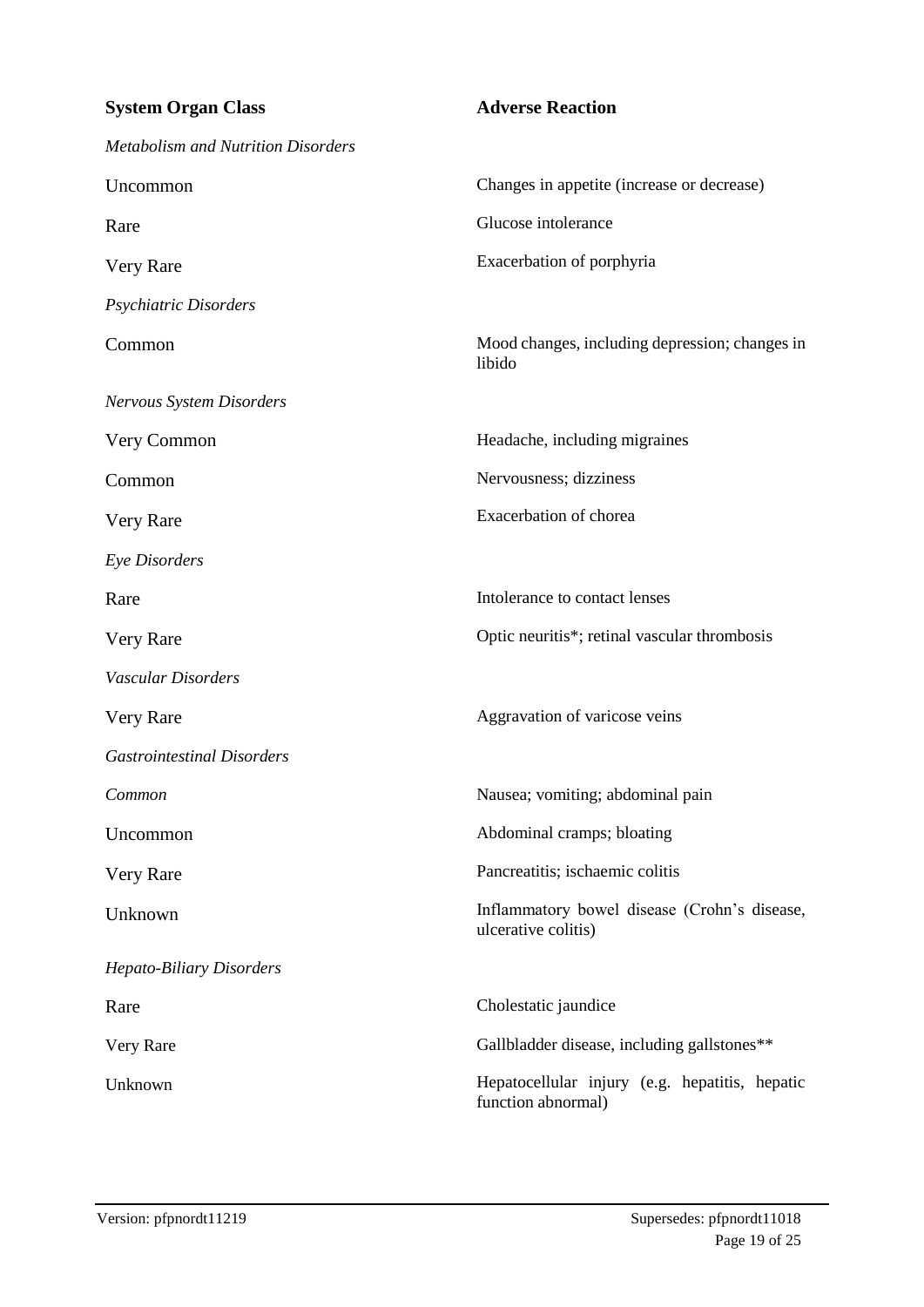| <b>Skin and Subcutaneous Tissue Disorders</b>                   |                                     |                                                                                                                                                            |
|-----------------------------------------------------------------|-------------------------------------|------------------------------------------------------------------------------------------------------------------------------------------------------------|
| Common                                                          |                                     | Acne                                                                                                                                                       |
| Uncommon                                                        |                                     | Rash (allergic); chloasma (melasma), which<br>may persist; hirsutism; alopecia                                                                             |
| Rare<br>Very Rare                                               |                                     | Erythema nodosum                                                                                                                                           |
|                                                                 |                                     | Erythema multiforme                                                                                                                                        |
| <b>Renal and Urinary Disorders</b>                              |                                     |                                                                                                                                                            |
| Very Rare                                                       |                                     | Haemolytic uraemic syndrome                                                                                                                                |
| Reproductive System and Breast Disorders                        |                                     |                                                                                                                                                            |
| Very Common                                                     |                                     | Metrorrhagia (Breakthrough bleeding/spotting)                                                                                                              |
| Common                                                          |                                     | Breast pain, tenderness, enlargement, secretion;<br>dysmenorrhoea; change in menstrual flow;<br>change in cervical ectropion and secretion;<br>amenorrhoea |
| and Administration<br><b>Disorders</b><br>General<br>Conditions | <b>Site</b>                         |                                                                                                                                                            |
| Common                                                          |                                     | Fluid retention/oedema                                                                                                                                     |
| <i>Investigations</i>                                           |                                     |                                                                                                                                                            |
| Common                                                          |                                     | Changes in weight (increase or decrease)                                                                                                                   |
| Uncommon                                                        |                                     | Increase in blood pressure; changes in serum<br>lipid levels, including hypertriglyceridaemia                                                              |
| Rare                                                            | Decrease in serum folate levels.*** |                                                                                                                                                            |

\* Optic neuritis may lead to partial or complete loss of vision;

\*\* Combined oral contraceptives may worsen existing gallbladder disease and may accelerate the development of this disease in previously asymptomatic women;

\*\*\* Serum folate levels may be depressed by combined oral contraceptive therapy. This may be of clinical significance if the woman becomes pregnant shortly after discontinuing combined oral contraceptives.

The following adverse reactions have been reported in users of oral contraceptives, but the association has been neither confirmed nor refuted:

Change in corneal curvature (steepening), Premenstrual-like syndrome, Cataracts, Haemorrhagic eruption, Cystitis-like syndrome, Megaloblastic Anaemia, Budd-Chiari Syndrome.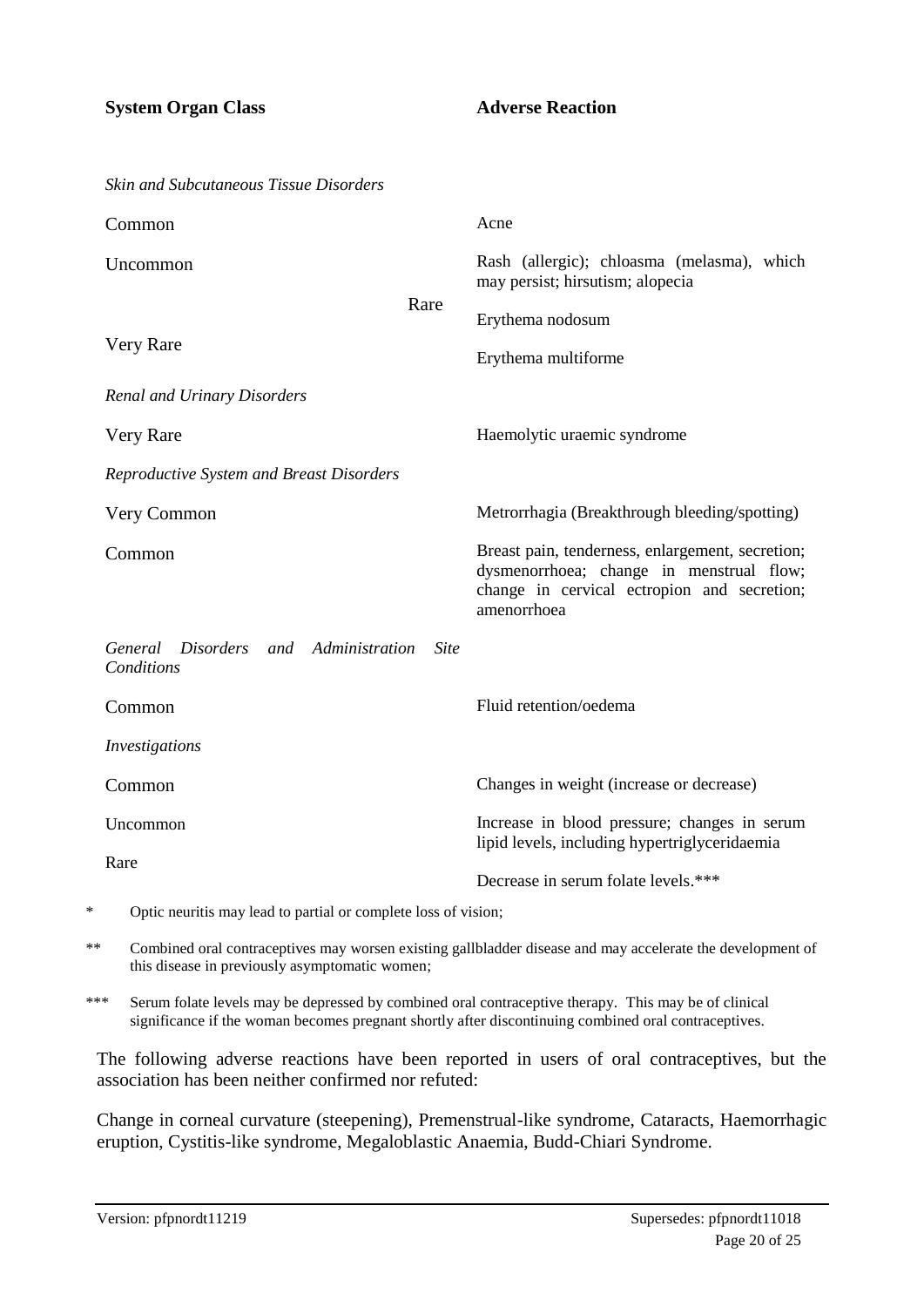#### **Reporting Suspected Adverse Effects**

Reporting suspected adverse reactions after registration of the medicinal product is important. It allows continued monitoring of the benefit-risk balance of the medicinal product. Healthcare professionals are asked to report any suspected adverse reactions at [www.tga.gov.au/reporting](http://www.tga.gov.au/reporting-problems)[problems.](http://www.tga.gov.au/reporting-problems)

## **4.9 Overdose**

#### **Signs and Symptoms**

Symptoms of oral contraceptive overdose in adults and children may include nausea, vomiting, breast tenderness, dizziness, abdominal pain, drowsiness/fatigue; withdrawal bleeding may occur in females.

#### **Recommended Treatment**

There is no specific antidote and further treatment of overdose, if necessary, is directed to the symptoms.

For information on the management of overdose, contact the Poisons Information Centre on 13 11 26 (Australia).

## **5. PHARMACOLOGICAL PROPERTIES**

## **5.1 Pharmacodynamic properties**

#### **Mechanism of Action**

The hormonal components of NORDETTE inhibit ovulation by suppressing gonadotropin release. Secondary mechanisms, which may contribute to the effectiveness of NORDETTE as a contraceptive, include changes in the cervical mucus (which increase the difficulty of sperm penetration) and changes in the endometrium (which reduce the likelihood of implantation).

#### **Clinical Trials**

No data available.

## **5.2 Pharmacokinetic properties**

#### **Absorption**

Ethinylestradiol and levonorgestrel are rapidly and almost completely absorbed from the gastrointestinal tract.

#### **Distribution**

Levonorgestrel is extensively plasma protein bound both to sex hormone binding globulin (SHBG) and albumin. Ethinylestradiol, however, is bound in plasma only to albumin and enhances the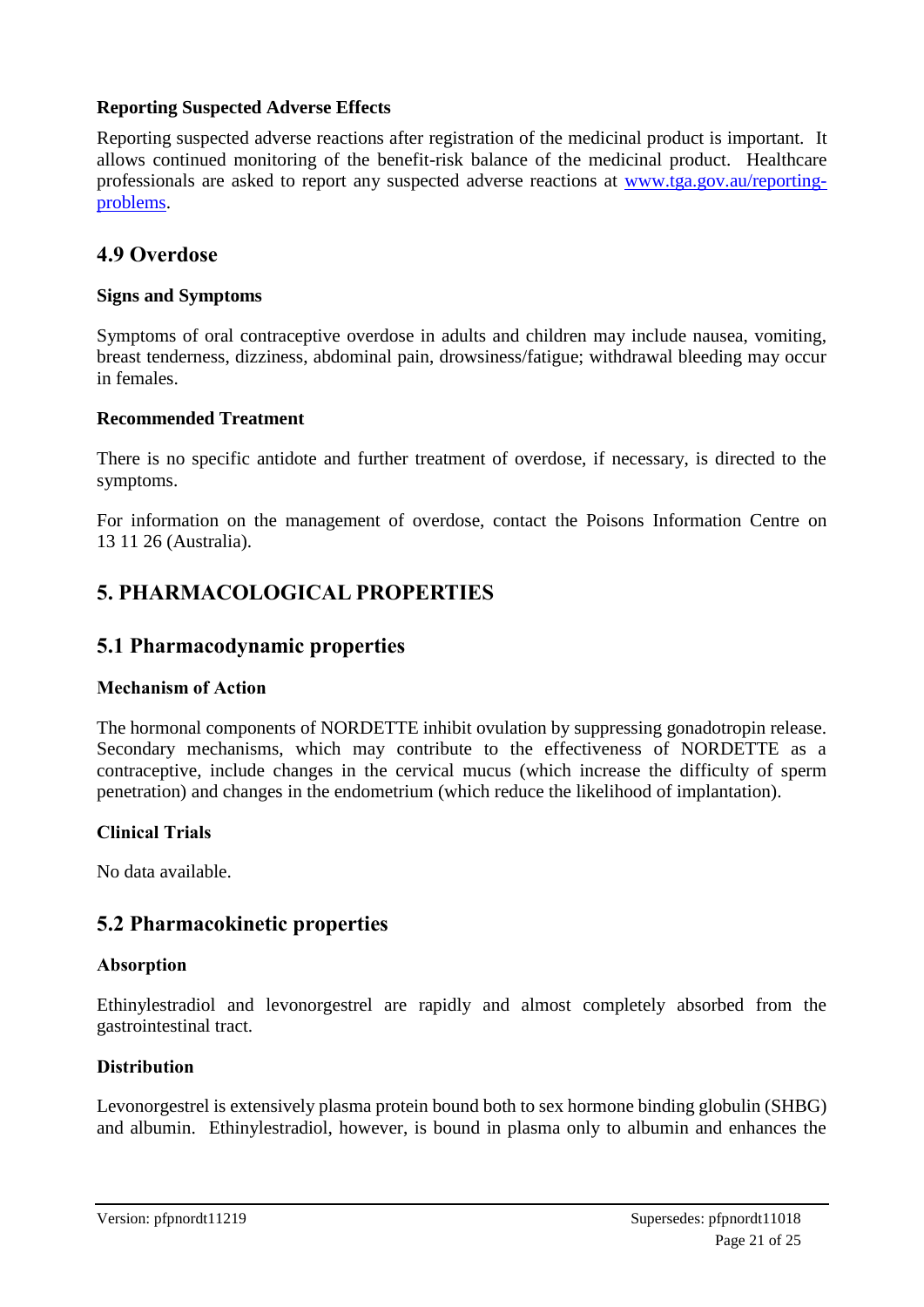binding capacity of SHBG. Following oral administration, peak plasma levels of each drug occur within 1 to 4 hours.

#### **Metabolism**

Ethinylestradiol is subject to considerable first-pass metabolism with a mean bioavailability of 40- 45%. Levonorgestrel does not undergo first-pass metabolism and is therefore completely bioavailable.

#### **Excretion**

The elimination half-life for ethinylestradiol is approximately 25 hours. It is primarily metabolised by aromatic hydroxylation but a wide variety of hydroxylated and methylated metabolites are formed, and these are present both free and as conjugates with glucuronide and sulphate. Conjugated ethinylestradiol is excreted in bile and subject to enterohepatic recirculation. About 40% of the drug is excreted in the urine and 60% is eliminated in the faeces.

The elimination half-life for levonorgestrel is approximately 24 hours. The drug is primarily metabolised by reduction of the A ring followed by glucuronidation. About 60% of levonorgestrel is excreted in the urine and 40% is eliminated in the faeces.

## **5.3 Preclinical safety data**

## **Genotoxicity**

No data available.

## **Carcinogenicity**

No data available.

## **6. PHARMACEUTICAL PARTICULARS**

## **6.1 List of excipients**

The white and red tablets contain the following excipients: Calcium carbonate Glycol montanate (red tablet only) Macrogol 6000 Magnesium stearate Sucrose Maize starch Povidone White beeswax (white tablet only) Carnauba wax (white tablet only) Purified talc Lactose monohydrate

The red tablets also contain the following excipients: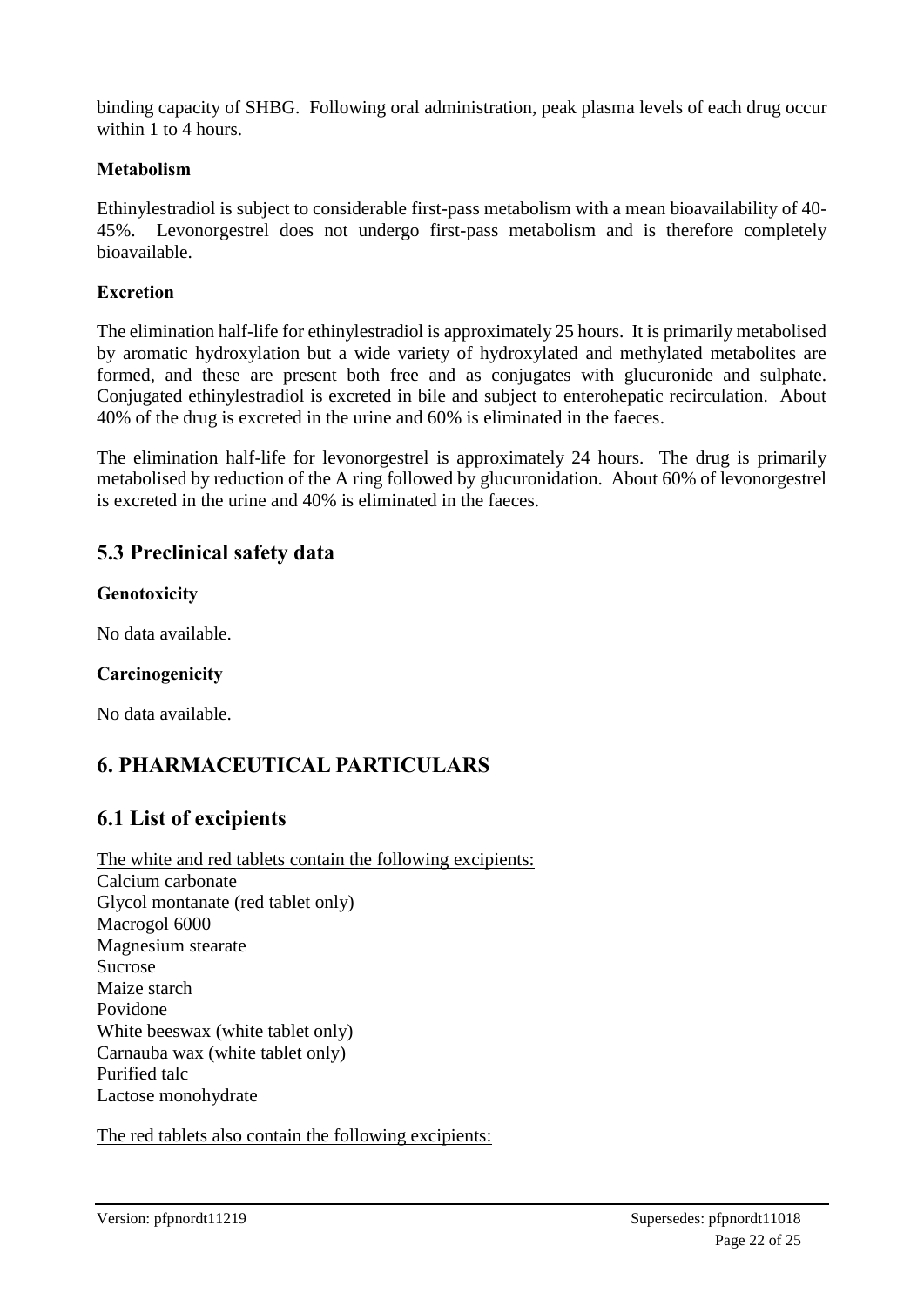Erythrosine Brilliant scarlet 4R

## **6.2 Incompatibilities**

Incompatibilities were either not assessed or not identified as part of the registration of this medicine.

## **6.3 Shelf life**

In Australia, information on the shelf life can be found on the public summary of the Australian Register of Therapeutic Goods (ARTG). The expiry date can be found on the packaging.

## **6.4 Special precautions for storage**

Store below 25ºC.

## **6.5 Nature and contents of container**

NORDETTE tablets are presented in PVC/aluminium blister. The blistered product is placed in an aluminium pouch with a silica gel desiccant.

One month pack containing one blister#; four month pack containing 4 blisters.

# Not currently marketed in Australia.

## **6.6 Special precautions for disposal**

In Australia, any unused medicine or waste material should be disposed of by taking to your local pharmacy.

## **6.7 Physicochemical properties**

## **Chemical structure**

**Ethinylestradiol** 



| Chemical Formula: $C_{20}H_{24}O_2$ |           |
|-------------------------------------|-----------|
| Molecular Weight:                   | 296.41    |
| <b>Melting Point:</b>               | 181-185°C |

Chemical name:  $19$ -nor- $17\alpha$ -pregna-1,3,5(10)-trien-20-yne-3,17-diol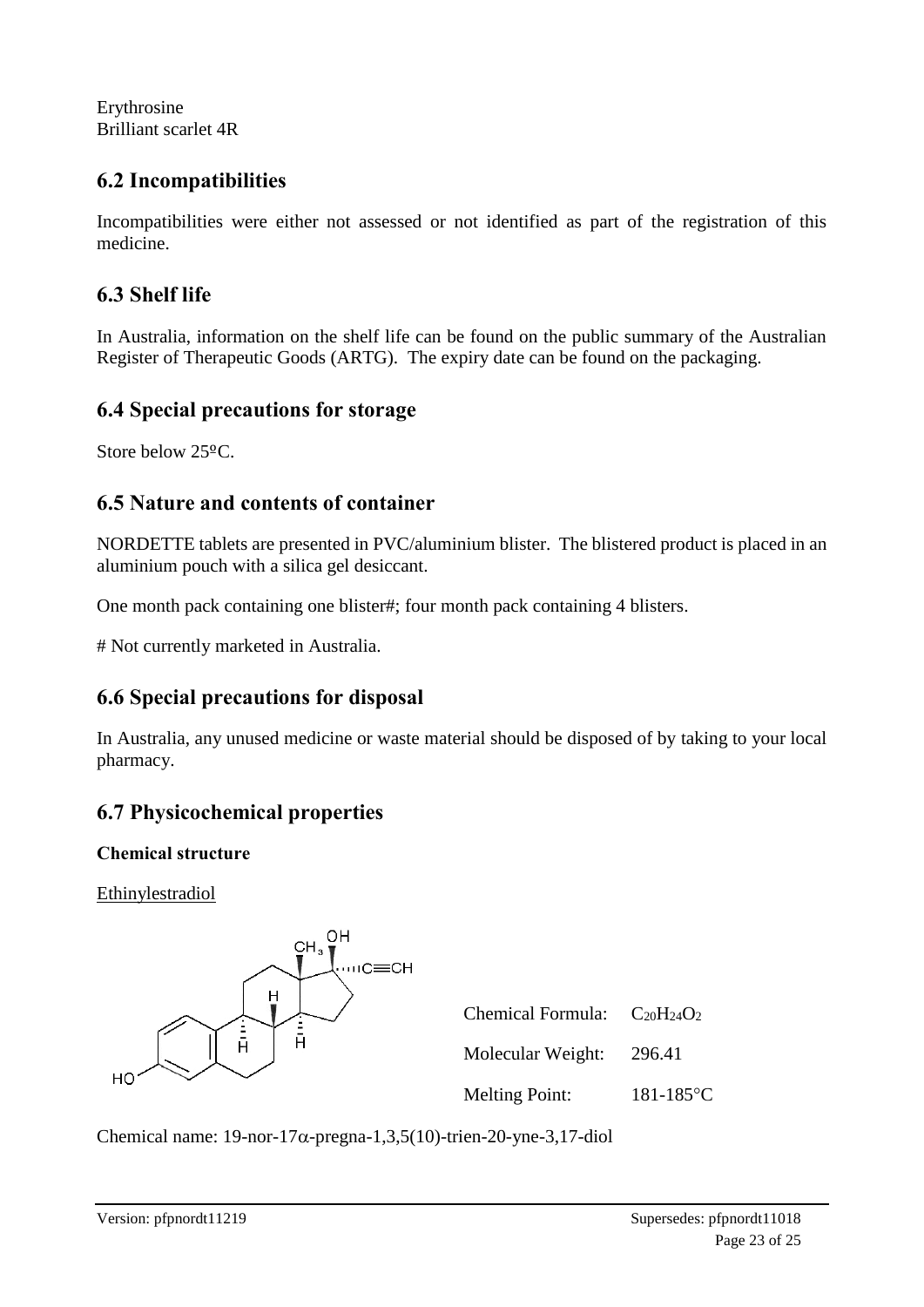Ethinylestradiol is a white to creamy white, odourless, crystalline powder. It is insoluble in water and soluble in alcohol, chloroform, ether, vegetable oils, and aqueous solutions of alkali hydroxides.

Levonorgestrel



Chemical name: (-)-13 $\beta$ -Ethyl-17 $\beta$ -hydroxy-18,19-dinor-17 $\alpha$ -pregn-4-en-20-yn-3-one

Levonorgestrel is a white crystalline powder that is very slightly soluble in water, slightly soluble in alcohol and acetone, and soluble in chloroform.

## **CAS number**

Ethinylestradiol: 57-63-6

Levonorgestrel: 797-63-7

## **7. MEDICINE SCHEDULE (POISONS STANDARD)**

S4 - Prescription Only Medicine.

## **8. SPONSOR**

Pfizer Australia Pty Ltd Level 17, 151 Clarence Street Sydney NSW 2000 Toll Free Number: 1800 675 229 www.pfizer.com.au

## **9. DATE OF FIRST APPROVAL**

24 July 2008.